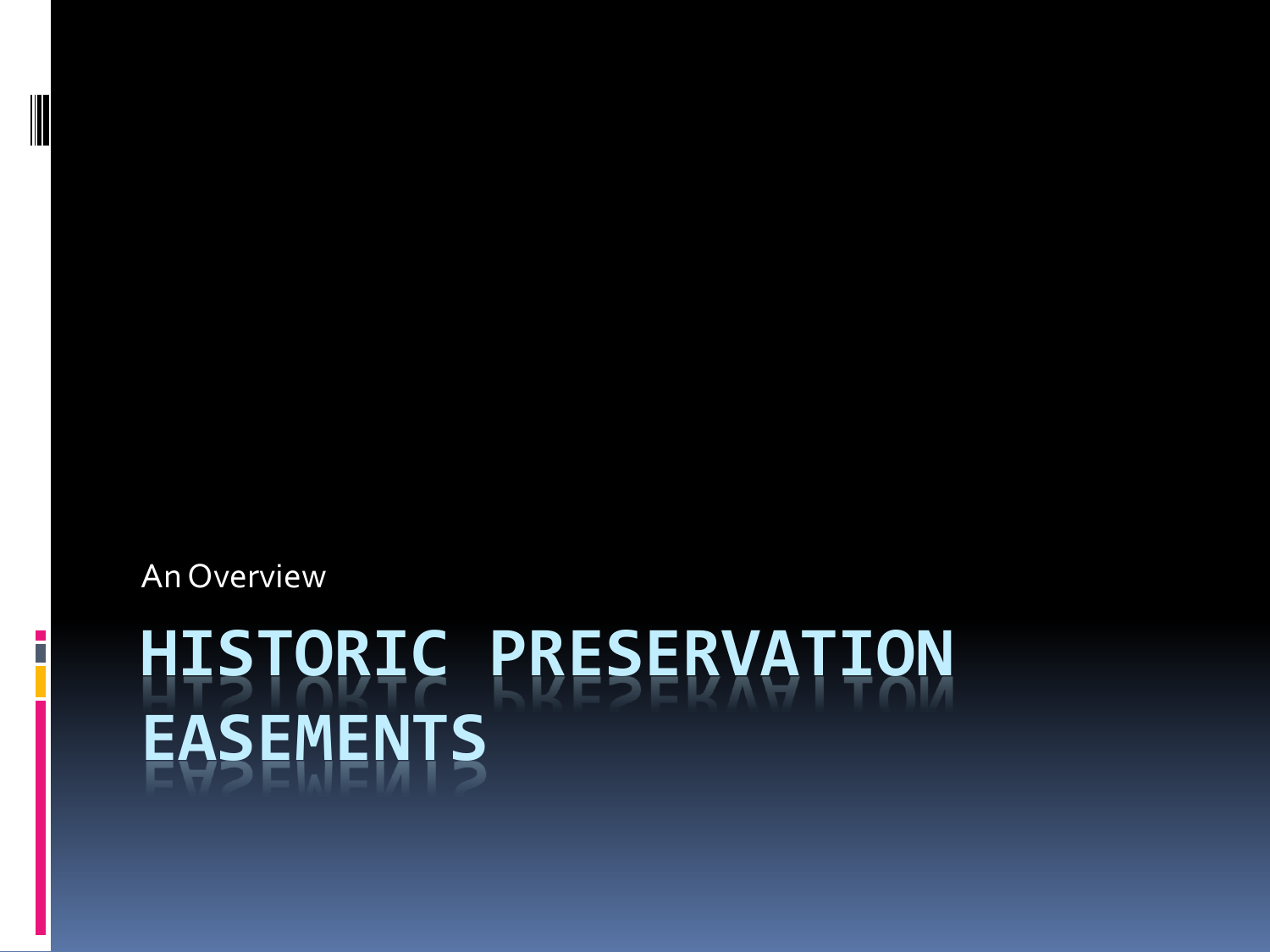### To Preserve, or not to preserve, that is the question.

### **Big - Commercial Little - Residential**



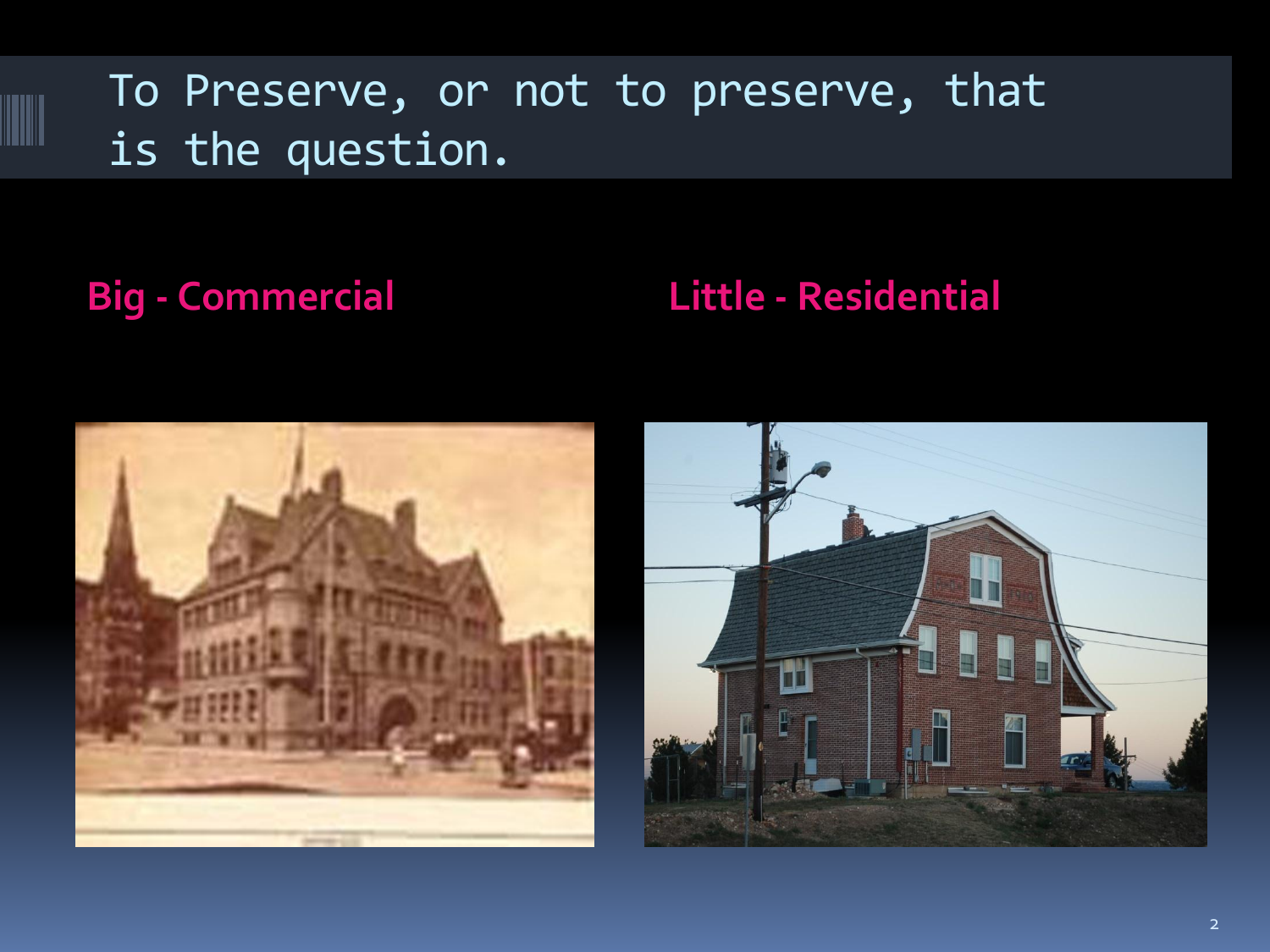# Important Easement Distinction

### Conservation

**A** restriction that limits the future use of a property to preservation, conservation, or wildlife habitat .

### **Historic Preservation**

 A restriction that prohibits certain physical changes in an historic property; usually based on the property's condition at the time the easement was acquired or immediately after proposed restoration of the property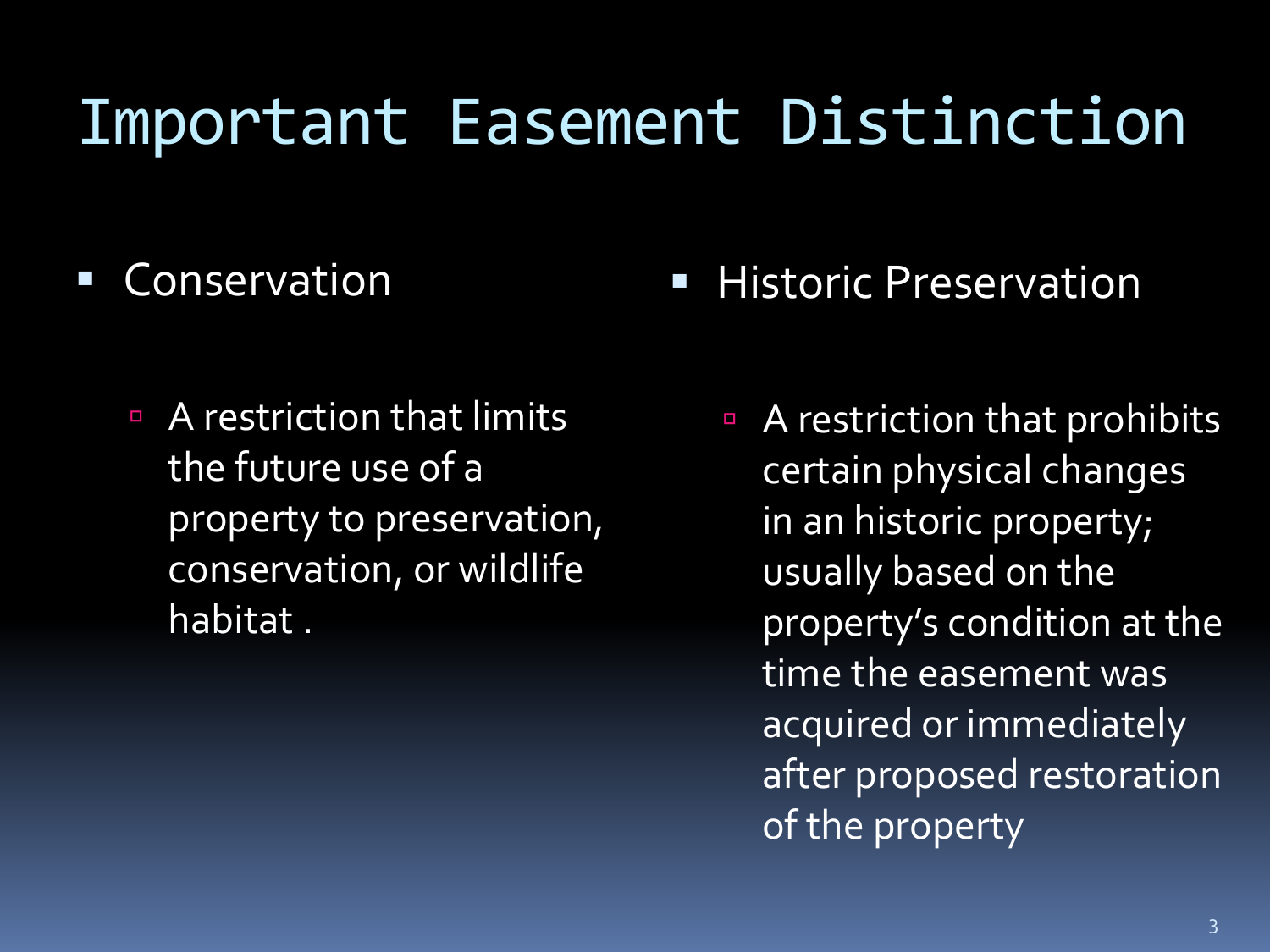### Historic Preservation Easement Characteristics

- Easement in Gross element of control to non adjacent third party
	- **May be called easement in servitude**
- Easement Appurtenant element of control to adjacent third party
- **Historic and conservation easements are** typically easements in gross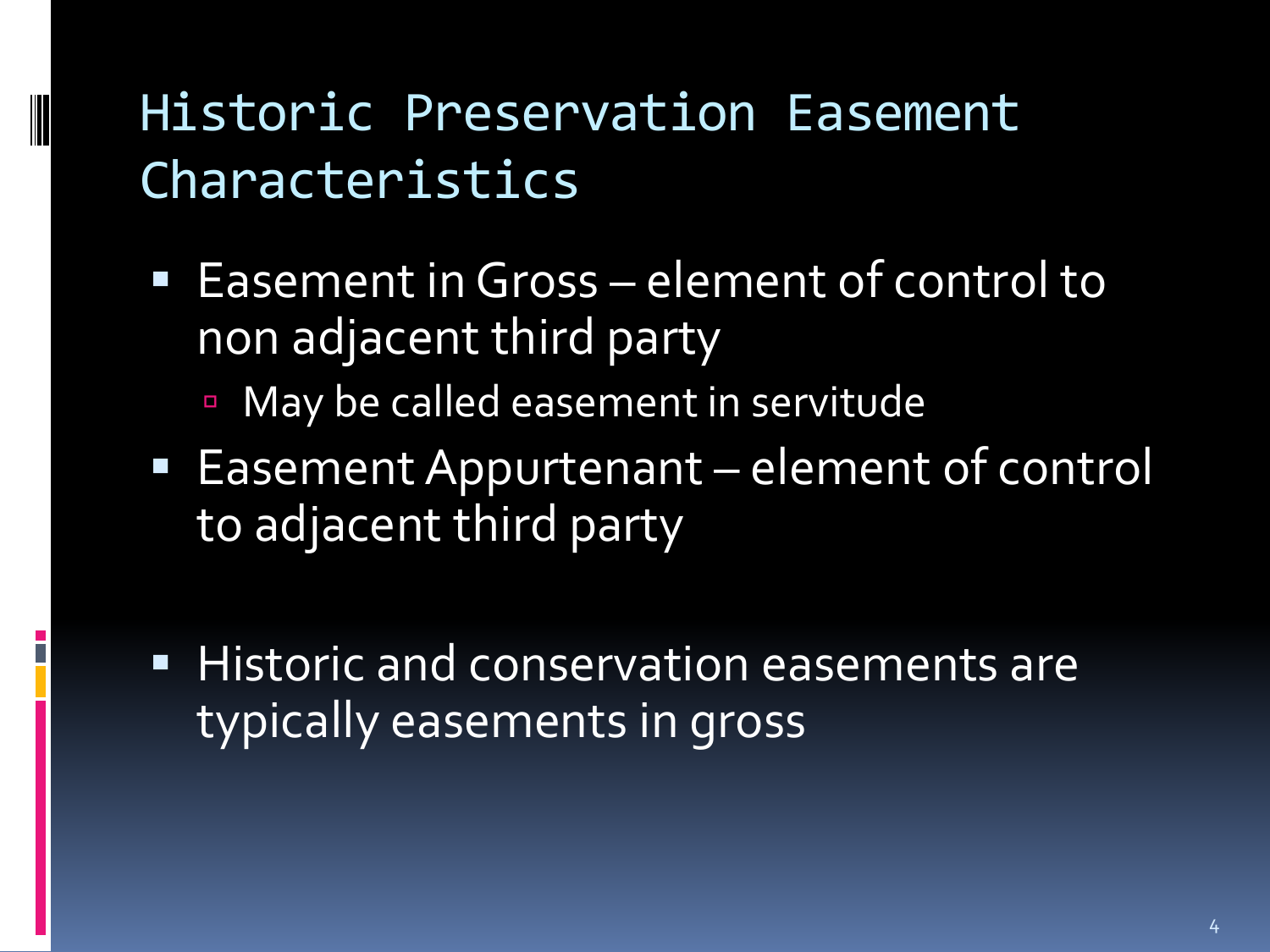# Initial Criteria

- Must meet *ONE* of the following:
	- **Property individually listed in the National Register of** Historic Places
	- **Property that contributes to the historic or** architectural character of historic districts listed in the National Register of Historic Places
	- **Property that contributes to the historic or** architectural character of certified state or local historic districts
	- *Historically important land areas*, as defined by Treasury Regulation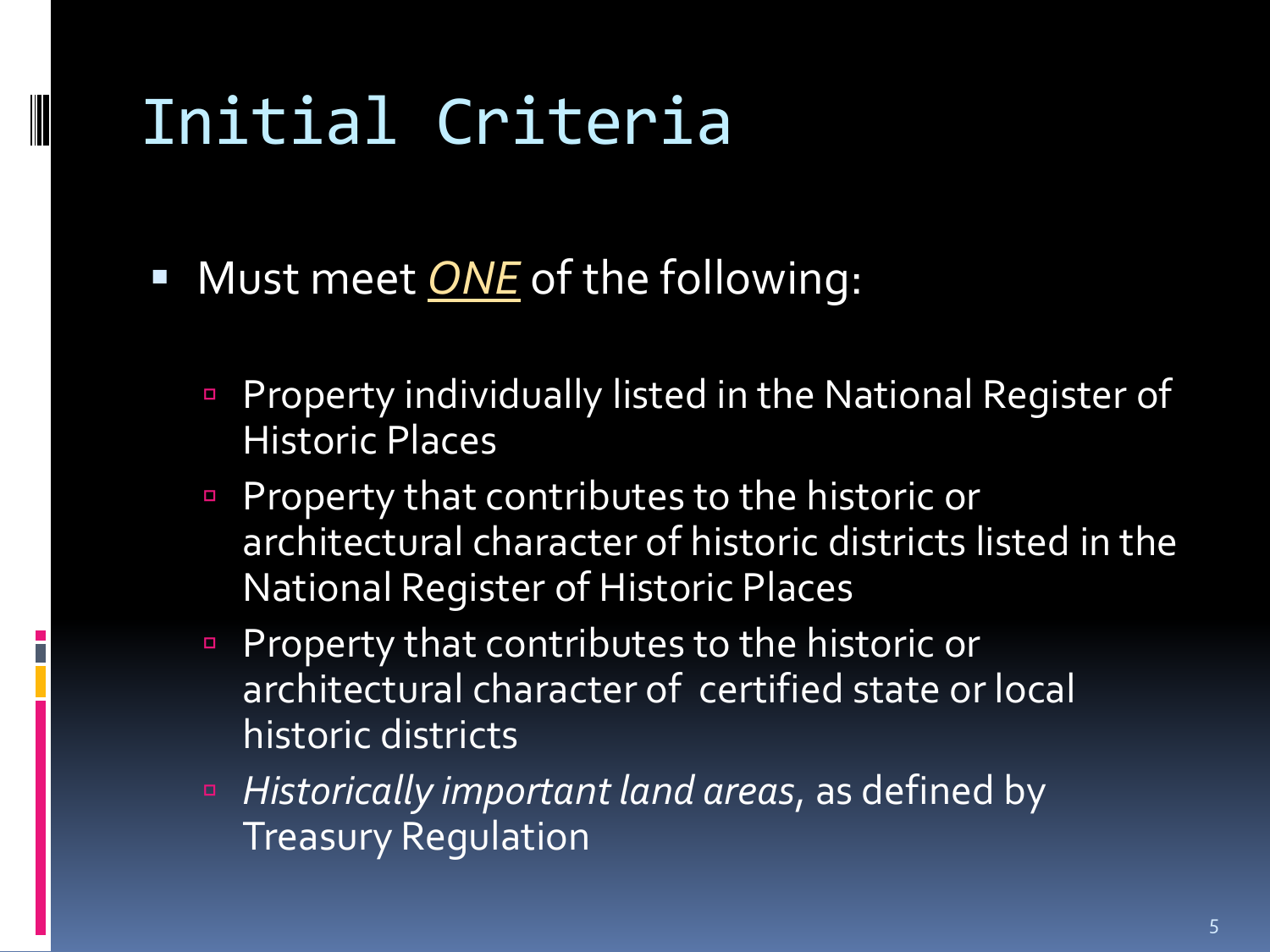### Conservation Easement, term of art!

 Regulation term, Conservation Easement is an umbrella term covering:

■ Conservation Easements

**E** Historic Preservation Easements **Façade Easements are a subset of HPE**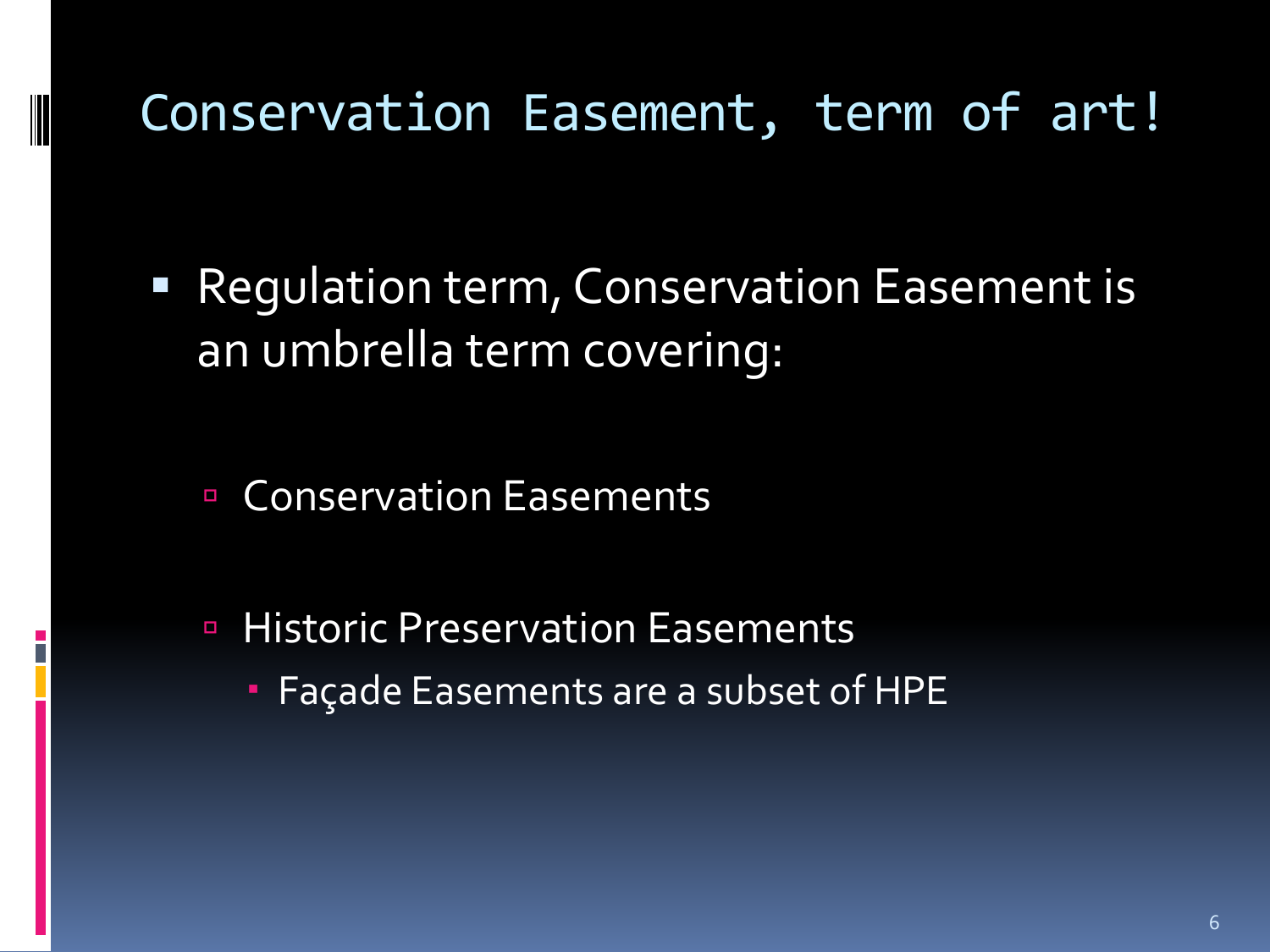# An Issue of Timing

- Before July 25, 2006
	- **Preservation easements could be limited to portions** of the exterior facades.
- **Pension Protection Act of 2006, Section 1213** 
	- National Register or Certified Local District buildings protect all facades and height.
	- " "Preserves the entire exterior of the building (including the front, sides, rear, and height of the building)"
	- **"** "prohibits any change in the exterior of the building which is inconsistent with the historical character of such exterior"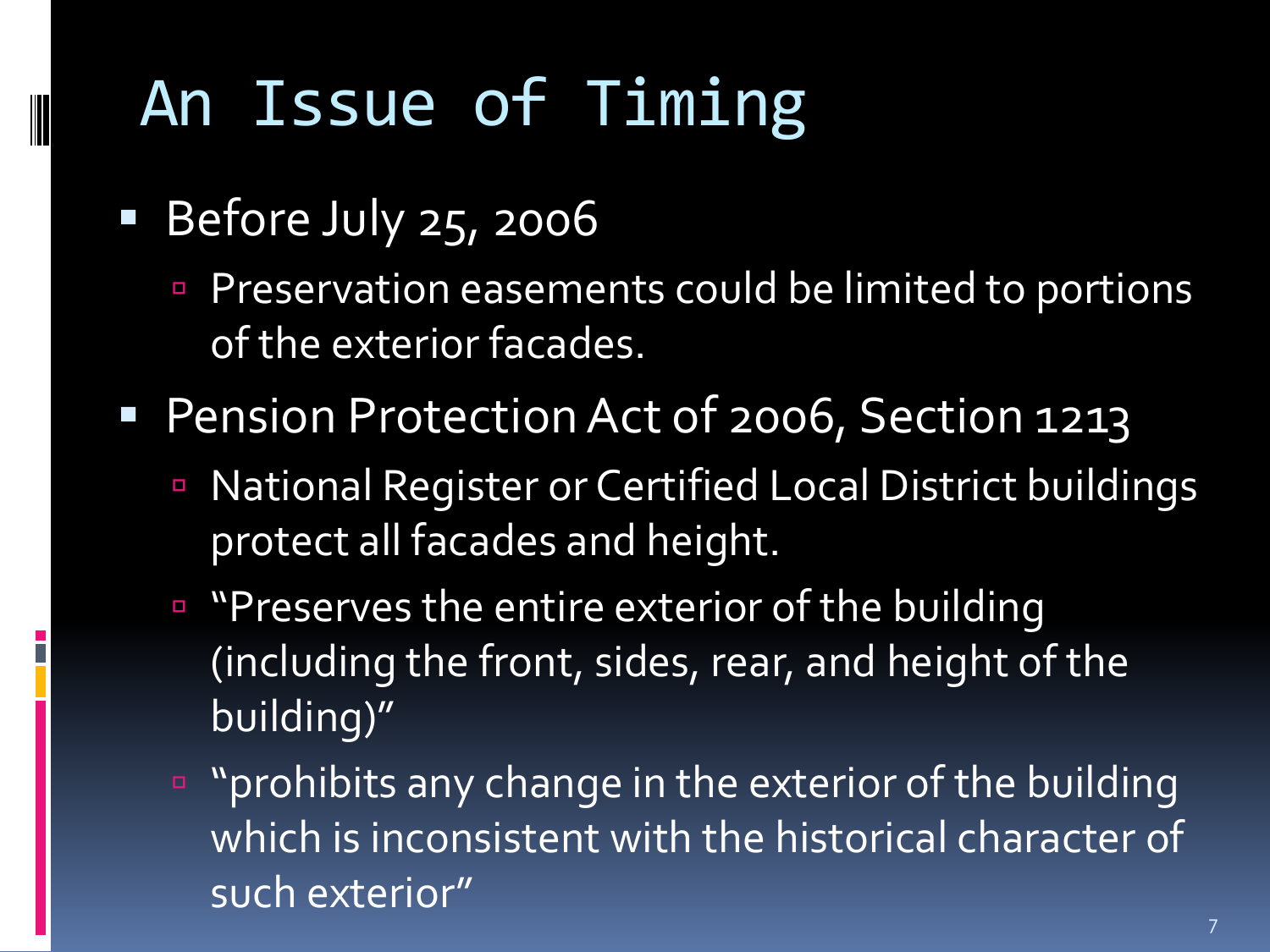# Elements of Protection

- All exterior features
- Pre 2006 (PPA), portions of exterior features
- **Views and settings**
- **Horizontal additions**
- **Vertical additions**
- **All interiors**

- Selected interiors or features of interiors
- **Historic landscape**
- Natural land features and characteristics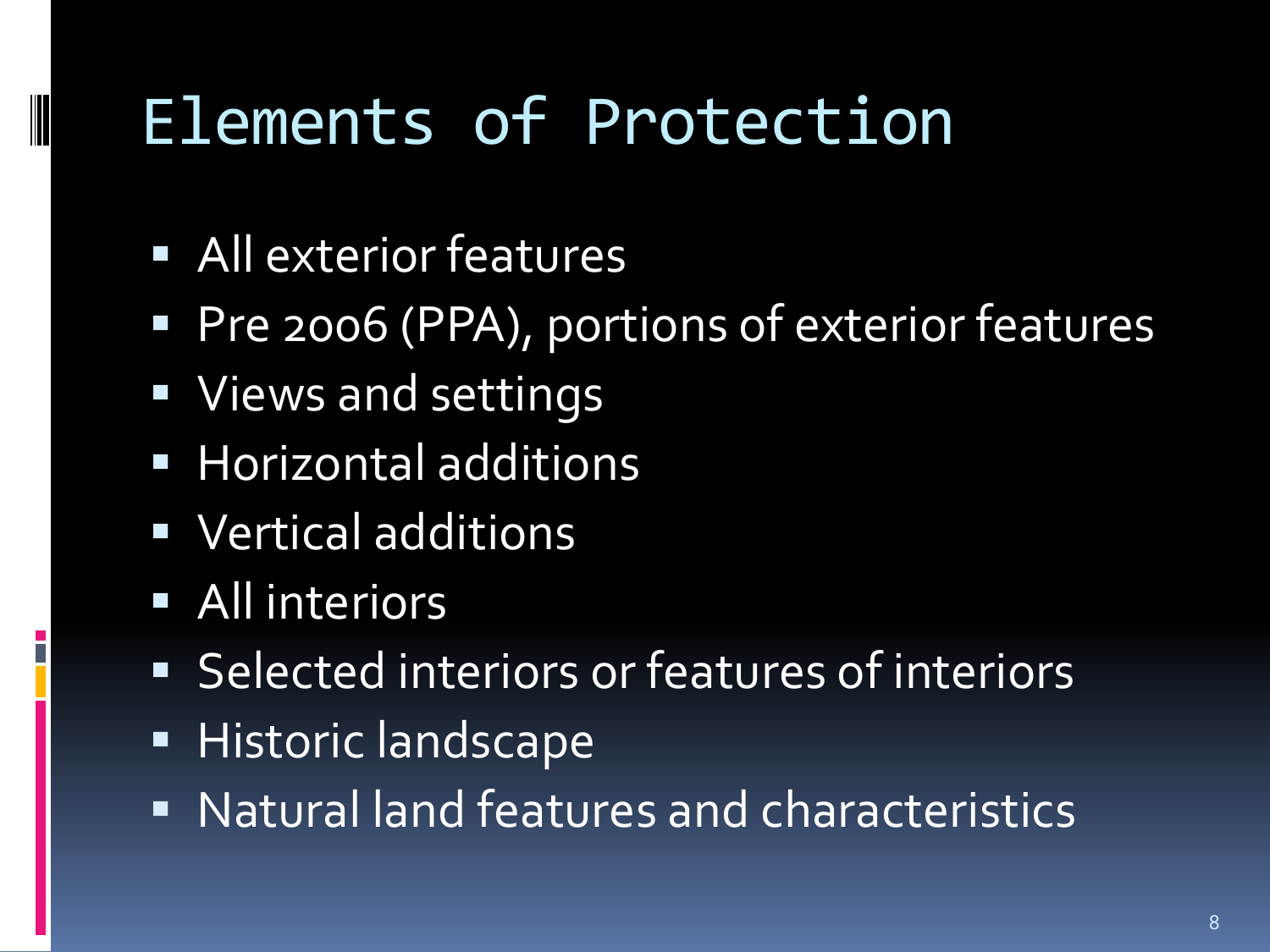### Easement Appraisal Assignments

Atypical issues, problems, and methods

- Going forward, higher possibility of assignments with easements in place
- CE and HPE Assignments may have differing uses
	- For the taxpayer as charitable contribution
	- For holder of the easement to market for sale
	- To purchaser of easement as investment
	- To seller of previously encumbered land
	- **To purchaser of previously encumbered land**
	- **For IRS as valuation specialist and court**

Burden of knowledge and experience (competency) is on the engaged expert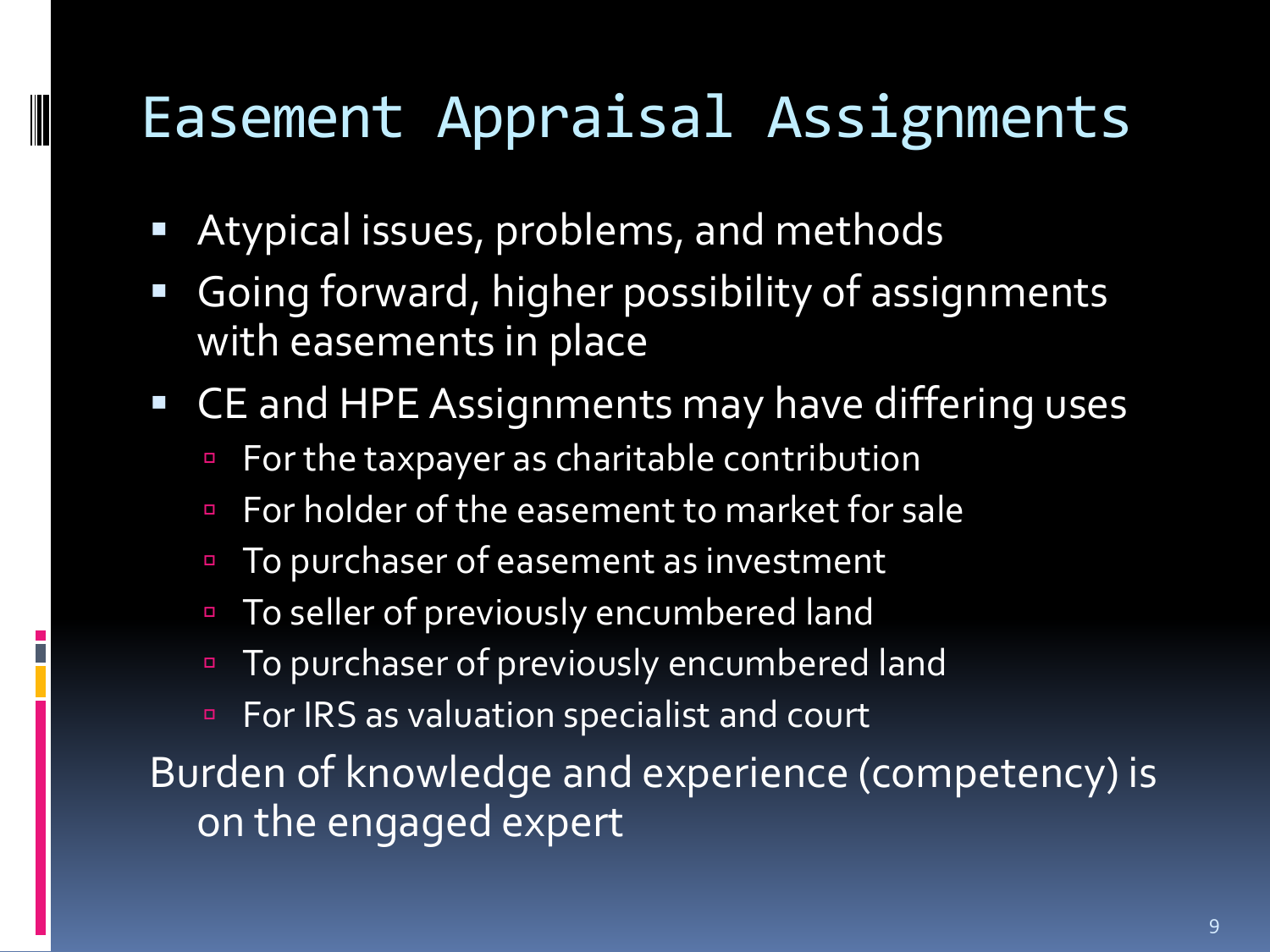- Pre 1976
	- **1964 Revenue Ruling permitted deduction for restrictive** easement in perpetuity to federal government
	- **1969 Code amended to limit deduction to entire interest** and open space easements of 30 years or longer
	- 1972 amendment recognized open space conservation easements as an undivided interest, but preservation easements were not mentioned
- **EX Conservation and Preservation Easement**  ERA One, 1976 – 1981
	- **Tax Reform Act of 1976 recognized conservation and** preservation easements as qualified partial interest **deductions**
	- **Professional organizations began publishing articles,** valuation methodologies were undeveloped, and few appraisers performing the valuations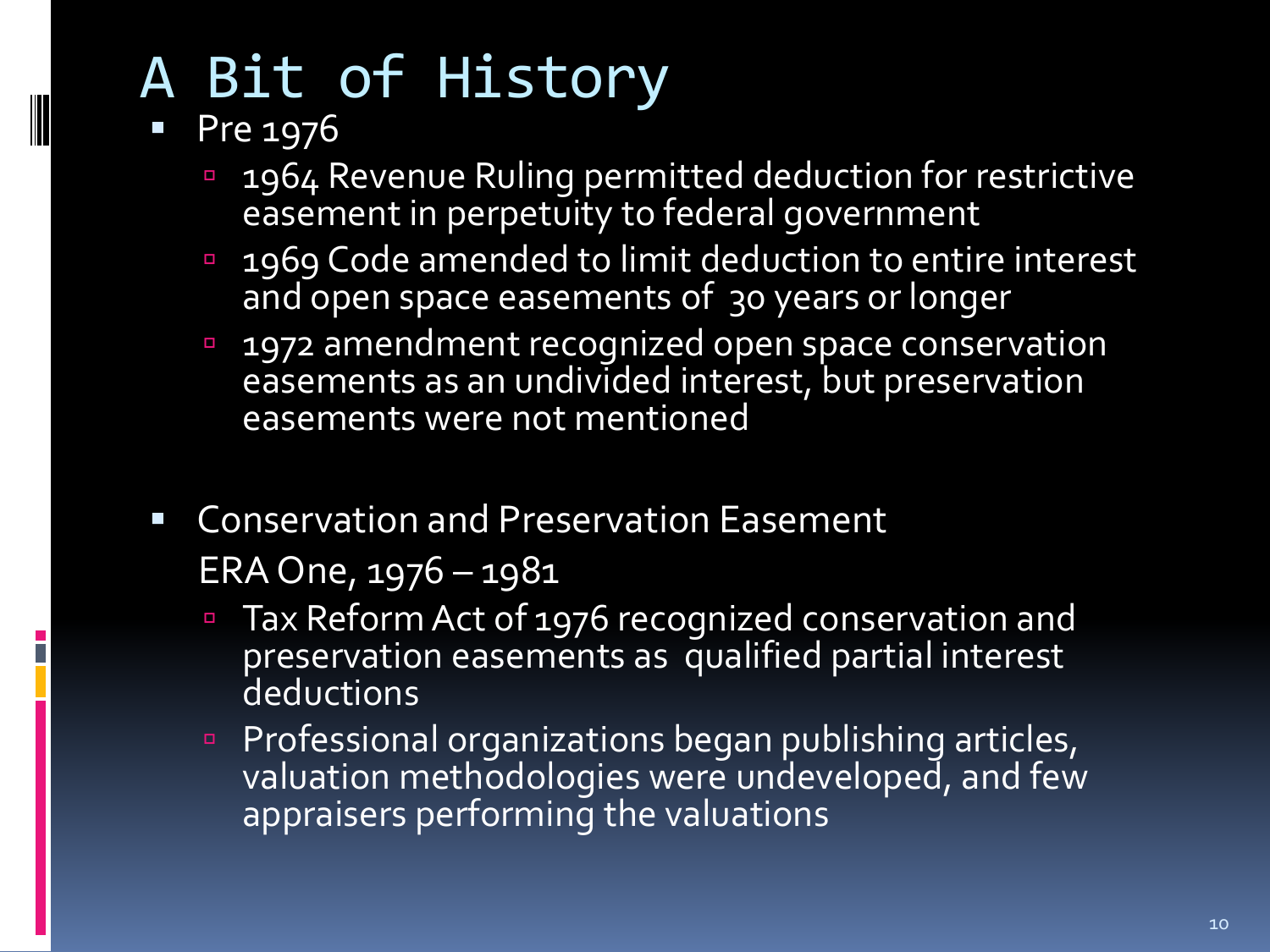- Conservation and Preservation Easement ERA Two, 1981 -1988
	- Economic Recovery Tax Act of 1981
	- Code section 170(h) created
	- Treasury Regulation 1.170A-14 adopted in 1986
	- **Example 2** Conservation Easements and emergence of land trust movement
	- Preservation easements and the emergence of a historic preservation movement
	- The Hilborn Case of 1985 reportedly the origin of the 10% safe harbor rule for diminution
	- **Increased volume of published opinions and** treatises regarding easements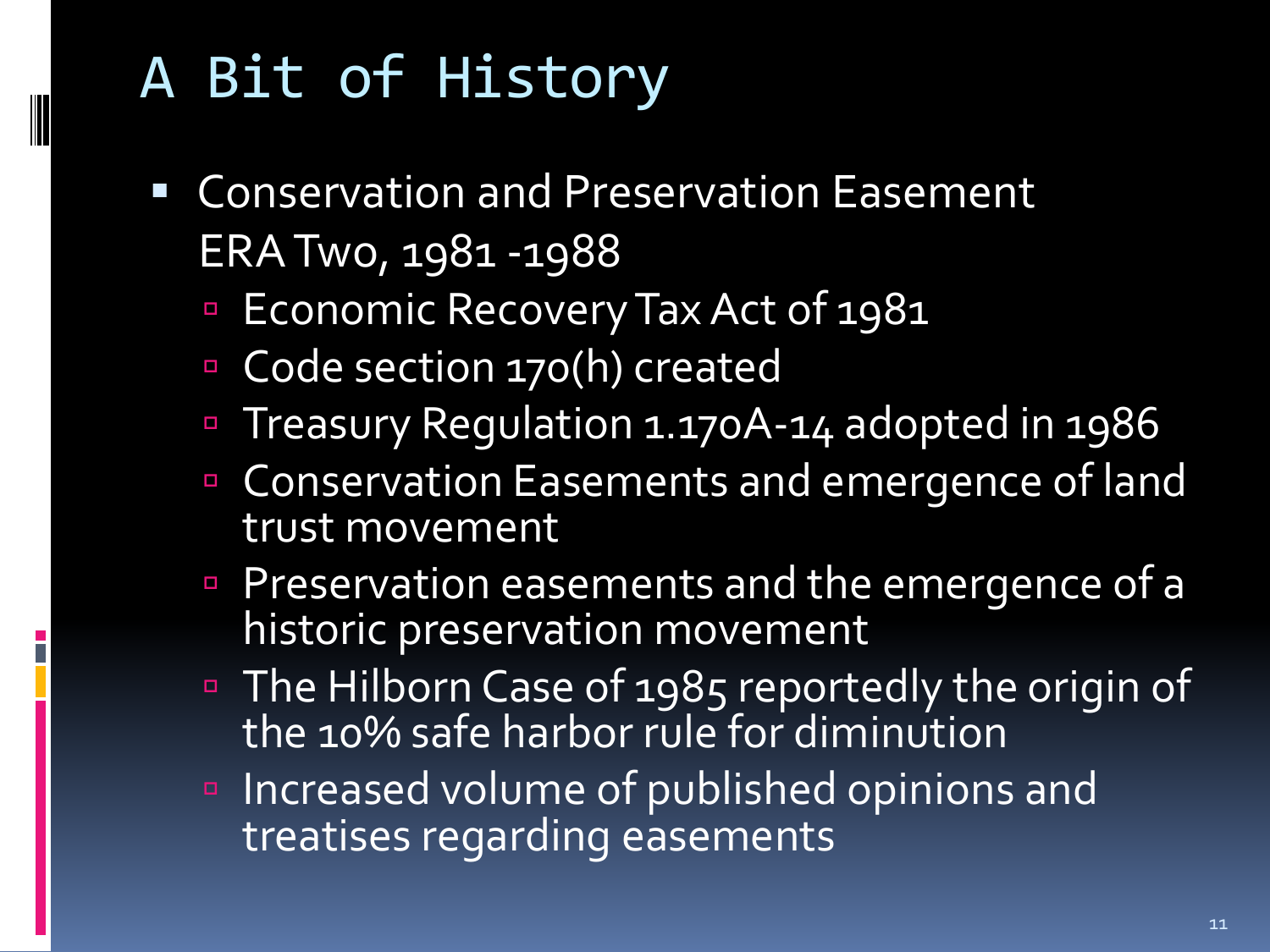- Conservation and Preservation Easement ERA Three, 1988 - 2003
	- **Emergence of more sophisticated** conservation/preservation organizations
	- Concerted drive to protect large family estates and farms
	- **Emergence of a "market" for conservation land**
	- Preservation easements declined in early 1990's as a result of commercial crash in the late 1980's
	- Tax Code changes and reduction in the investment tax credit to 20%
	- Preservation easements revived in late 1990's with market recovery
	- Increased interest in historic rehabilitation
	- Birth of the 15% rule out of Philadelphia survey and statement in the "Market Segment Specialization Program Analysis" (later rescinded)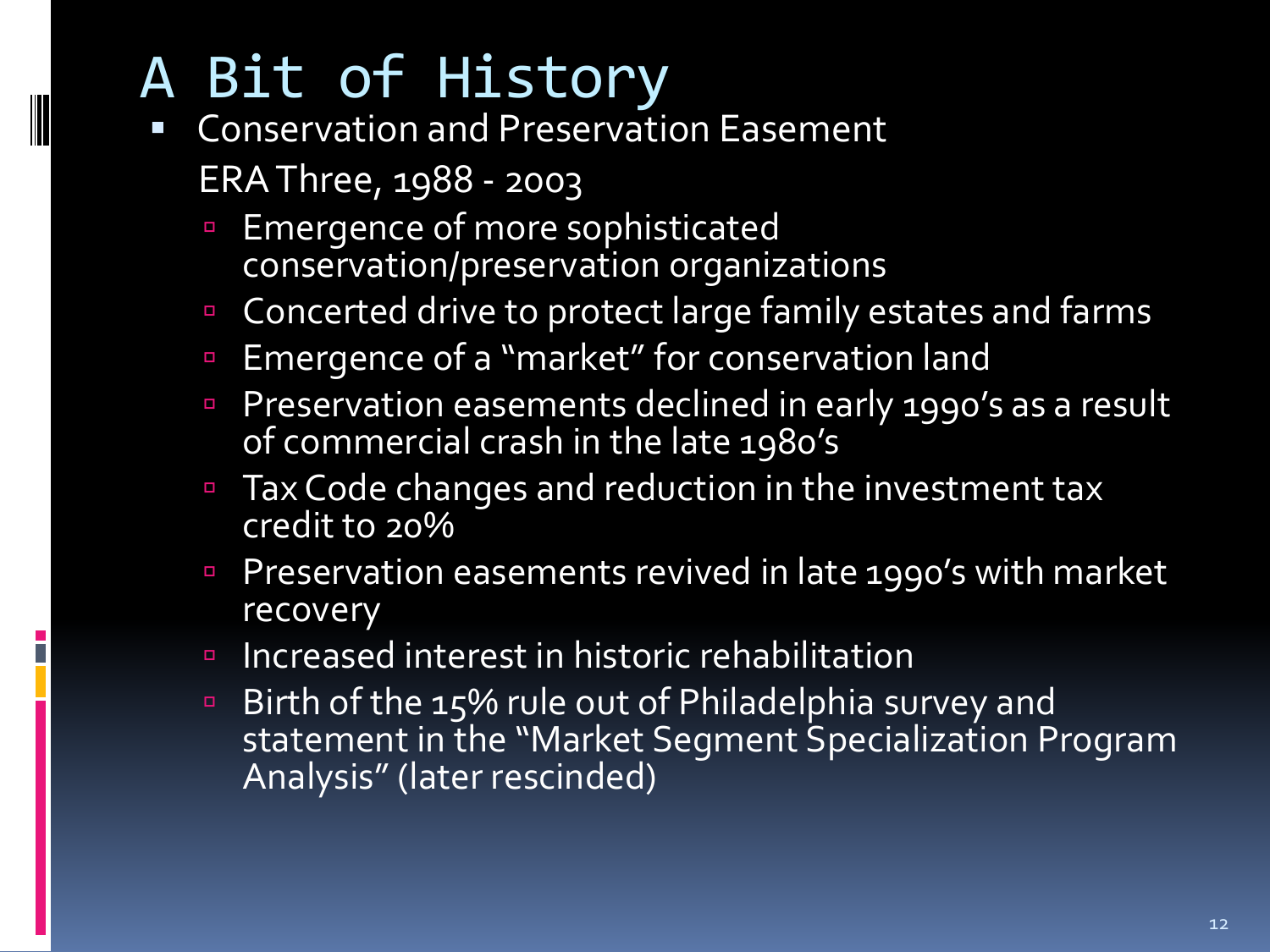- **EX Conservation and Preservation Easement ERA Four,** 2003 - present
	- **Expanded promotion of both easement types by private** industry
	- The 15% rule held ground until 2004
	- **Creation of state tax incentives sale of tax credits**
	- Wider spread exposure of easement abuses
	- Creation of the Issue Management Team in 2005
	- Development of industry sponsored training
	- **Pension Protection Act of 2006**
	- Definition of qualified appraiser and appraisal
	- Code 6695A penalty provision
	- **Recognition of USPAP** as generally accepted standard
	- Safe Harbor diminution (15%) for façade easements not acceptable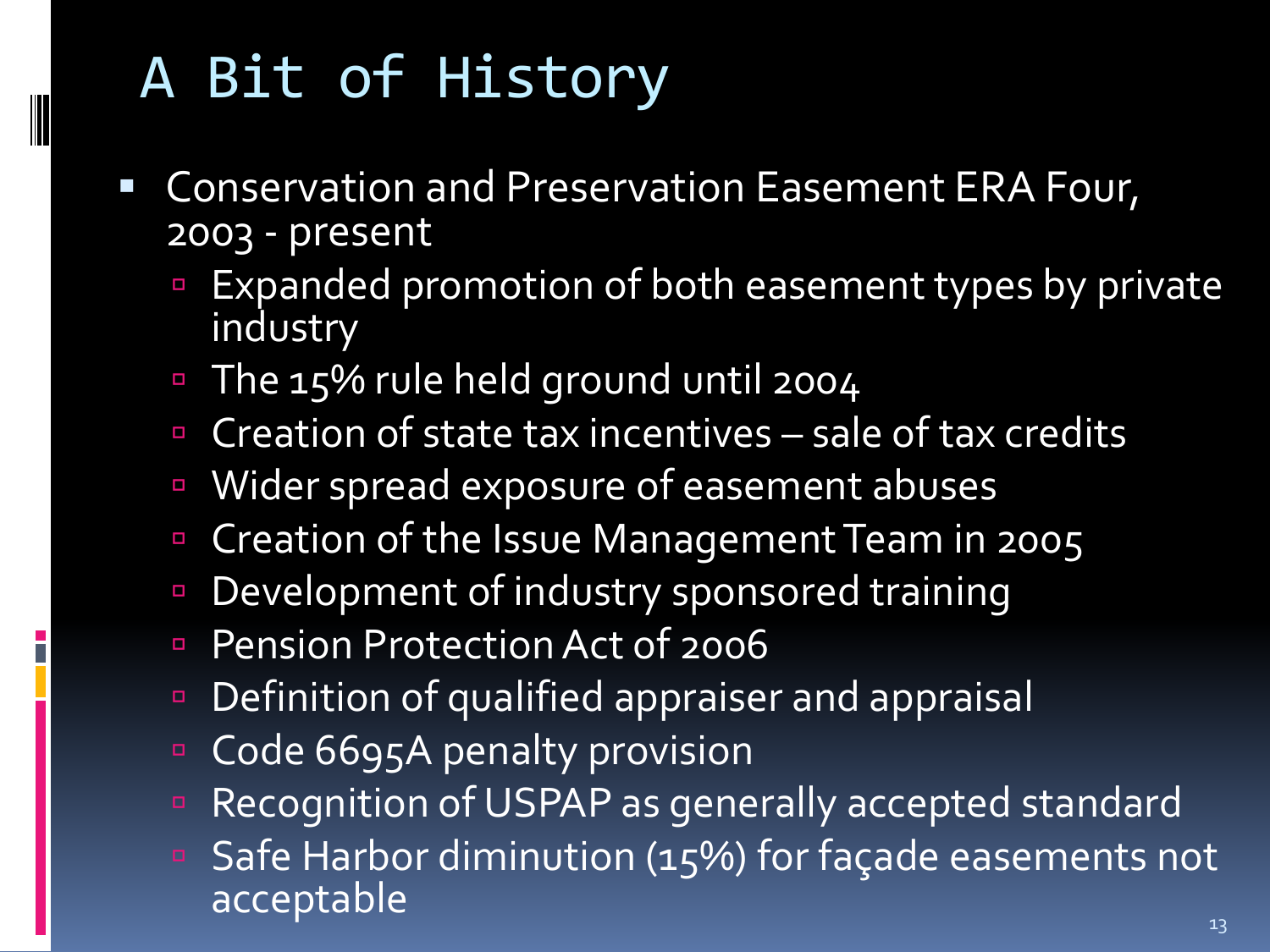### IRS Publication 561

- **Drafted in 1987, updated in 2005 and 2007**
- Cites the definition of Fair Market Value
- **Admonishment against use of fixed formulas for** FMV
- **Price of subject acceptable measure of value if** transaction is arms length and current
- **Market change adjustments acceptable if** supported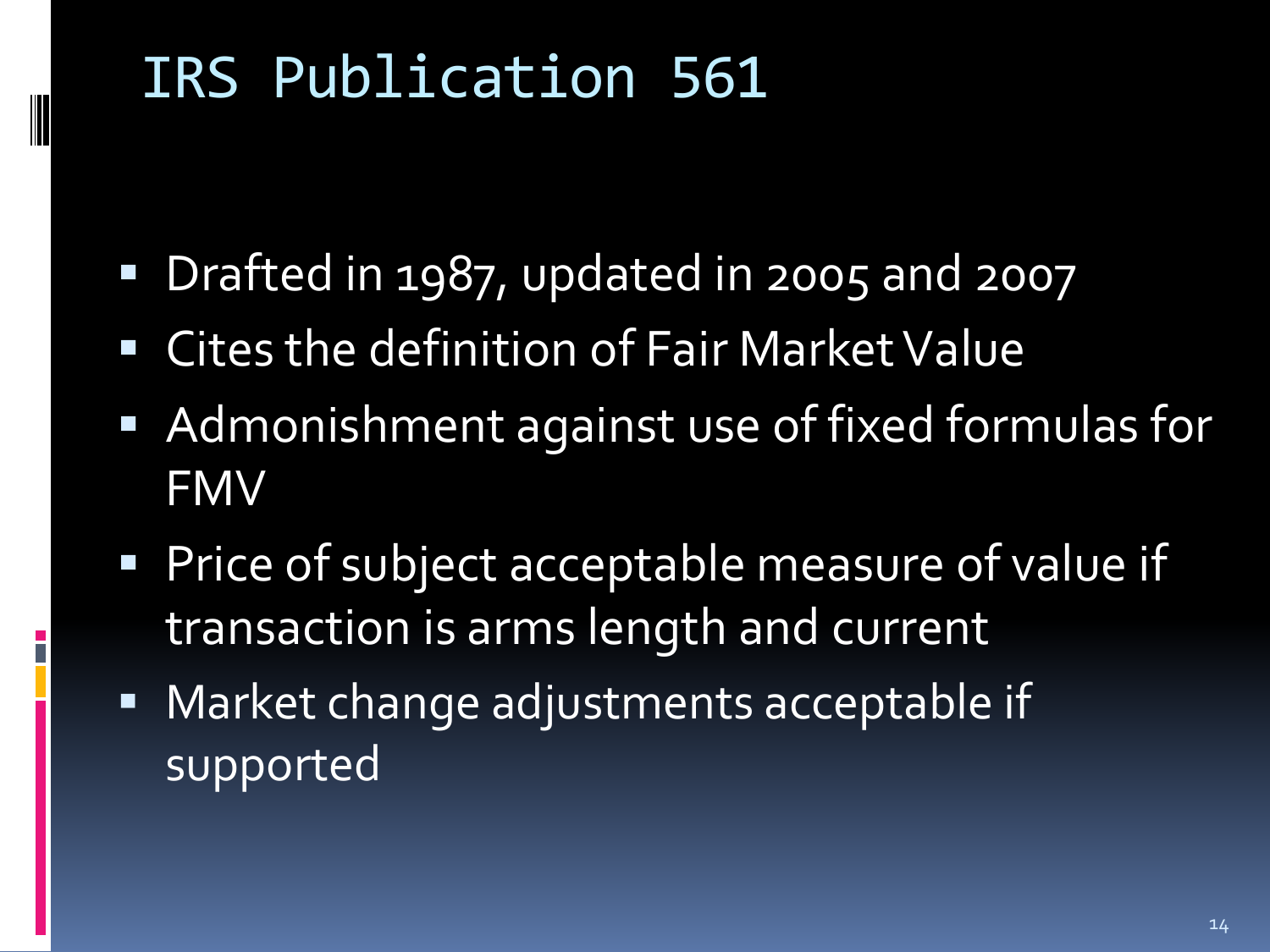### IRS Publication 561

- **Four problems in measuring fair market value** 
	- Use of sales "made in a market that was artificially supported or stimulated"
		- **Bargain Sale Deeds?**
	- **EXP** Careless selection of comparable sales
		- **Fails the test of comparability**
	- **EXPLO CONSideration of unexpected future events** 
		- **May not consider unexpected events happening after donation** 
			- Gravel pit demand after 70 year existing supply is gone
			- Subdivision development that our grandchildren's grandchildren might see
		- May consider only the facts known or those reasonably expected
			- Subdivision or expansion plans in process and supported by demand and absorption
	- Using past events to predict the future too much reliance on the past
		- Use of 2000 demographics and sales history to predict demand in 2007/2008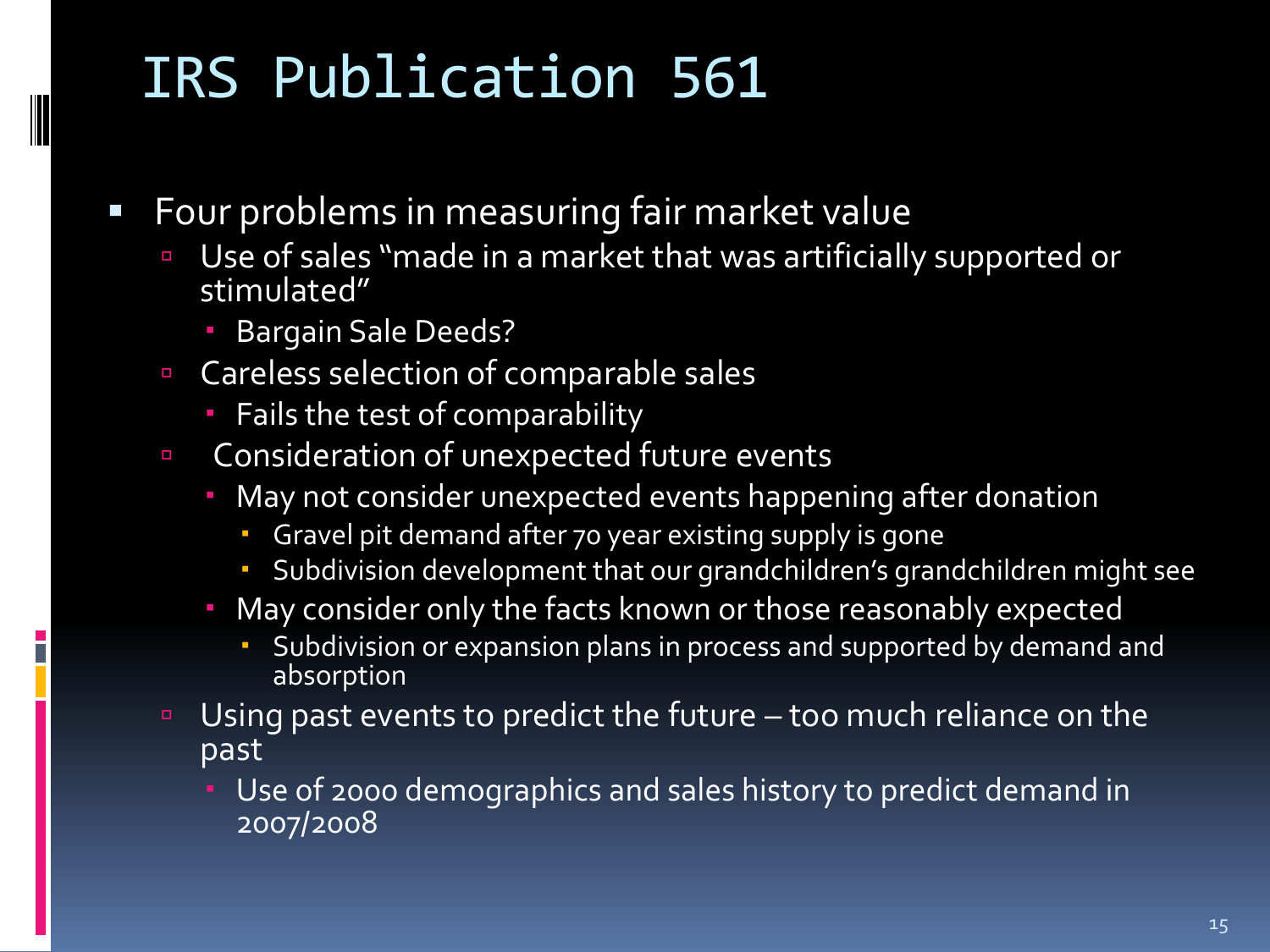# Value Distinctions

- **Fair Market Value** 
	- The price that property would sell for on the open market
	- The price that would be agreed on between a willing buyer and a willing seller, with neither being required to act, and both having reasonable knowledge of the relevant facts.
- Market Value
	- The most probable price that the specified property interest should sell for in a competitive market after a reasonable exposure time, as of a specified date, in cash, or in terms equivalent to cash, under all conditions requisite to a fair sale, with the buyer and seller each acting prudently, knowledgeably, for selfinterest, and assuming that neither is under duress.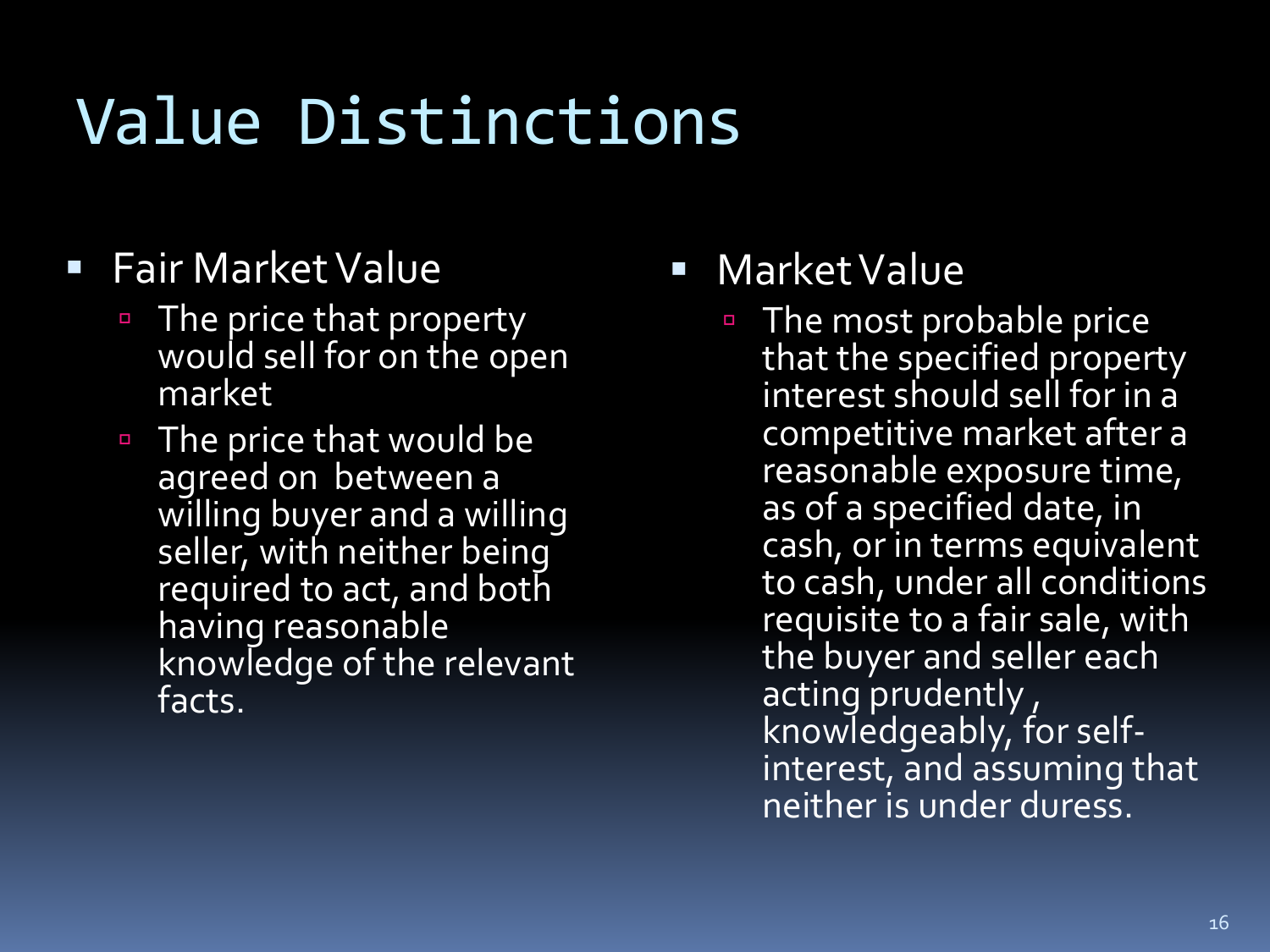# Qualified Appraiser?

### Treasury Regulation 1.170A-13

- **Holds self out as an appraiser**
- Qualified to appraise the property type (competent?)
- Not the owner/taxpayer
- Not a party to acquisition of the property
- Not employed or related to the owner

### Notice 2006-96

- **Earned appraisal designation OR otherwise met minimum** education and experience
- **Requiarly performs appraisals for compensation**
- Not been prohibited from practice before IRS
- **E** License or Certification establishes minimum education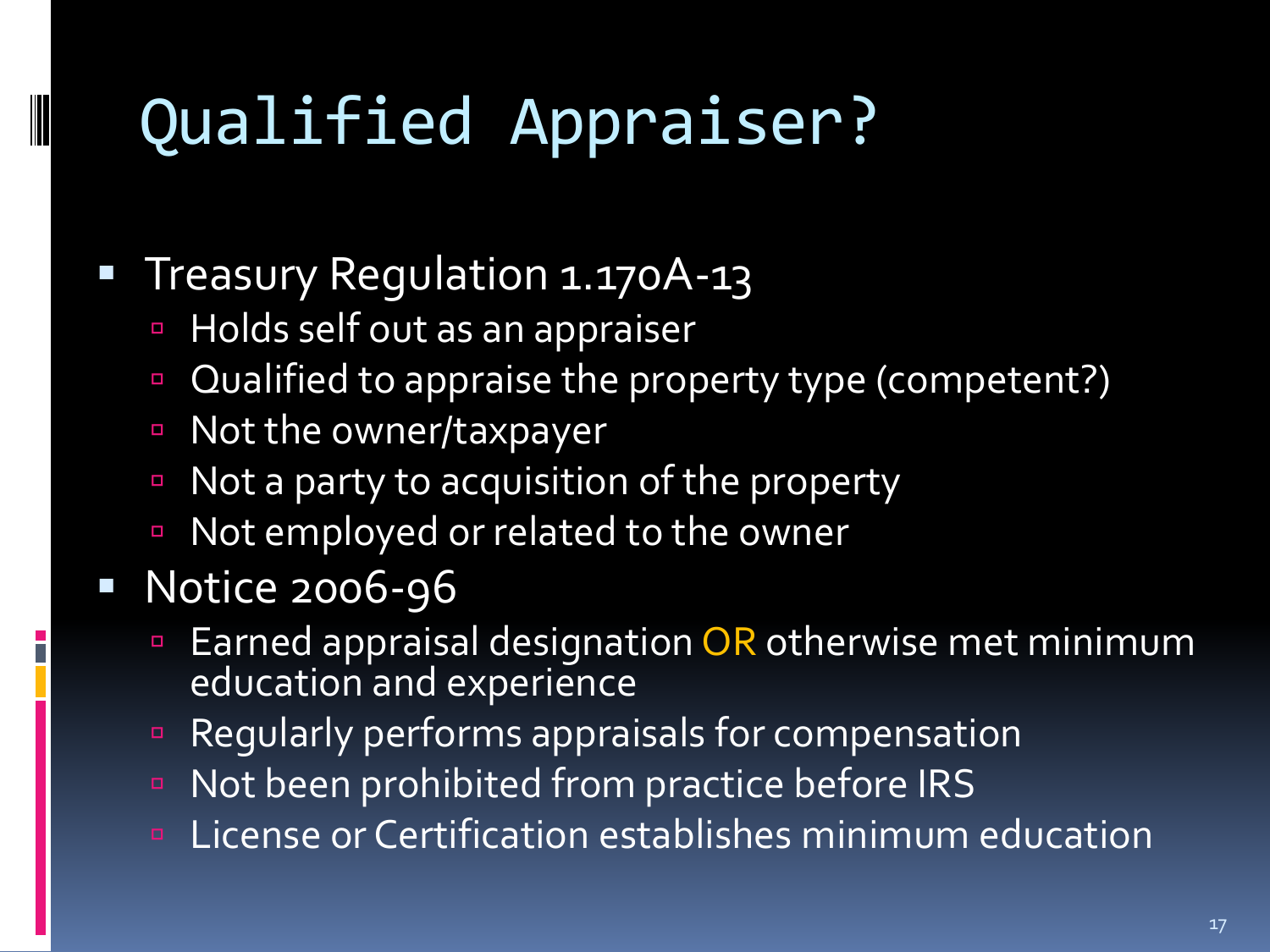# Competency?

- Guidance is from Uniform Standards of Professional Appraisal Practice (USPAP)
	- Competency is determined prior to accepting assignment
		- Ability to identify the problem to be addressed
		- Knowledge and experience to complete work competently
			- Type of property
			- **The market**
			- Geographic area
			- · Intended use
			- Laws and regulations
			- **Methodology**
		- Recognition and compliance with appropriate laws and regulations
	- If not competent, must disclose to client and the recommended solution (withdraw?)
	- Describe in the report the lack of competency and solution
	- If discovered during the assignment, STOP, notify client, and same steps as above
- **IF Competency issue cannot be resolved, the appraiser MUST withdraw from** the assignment!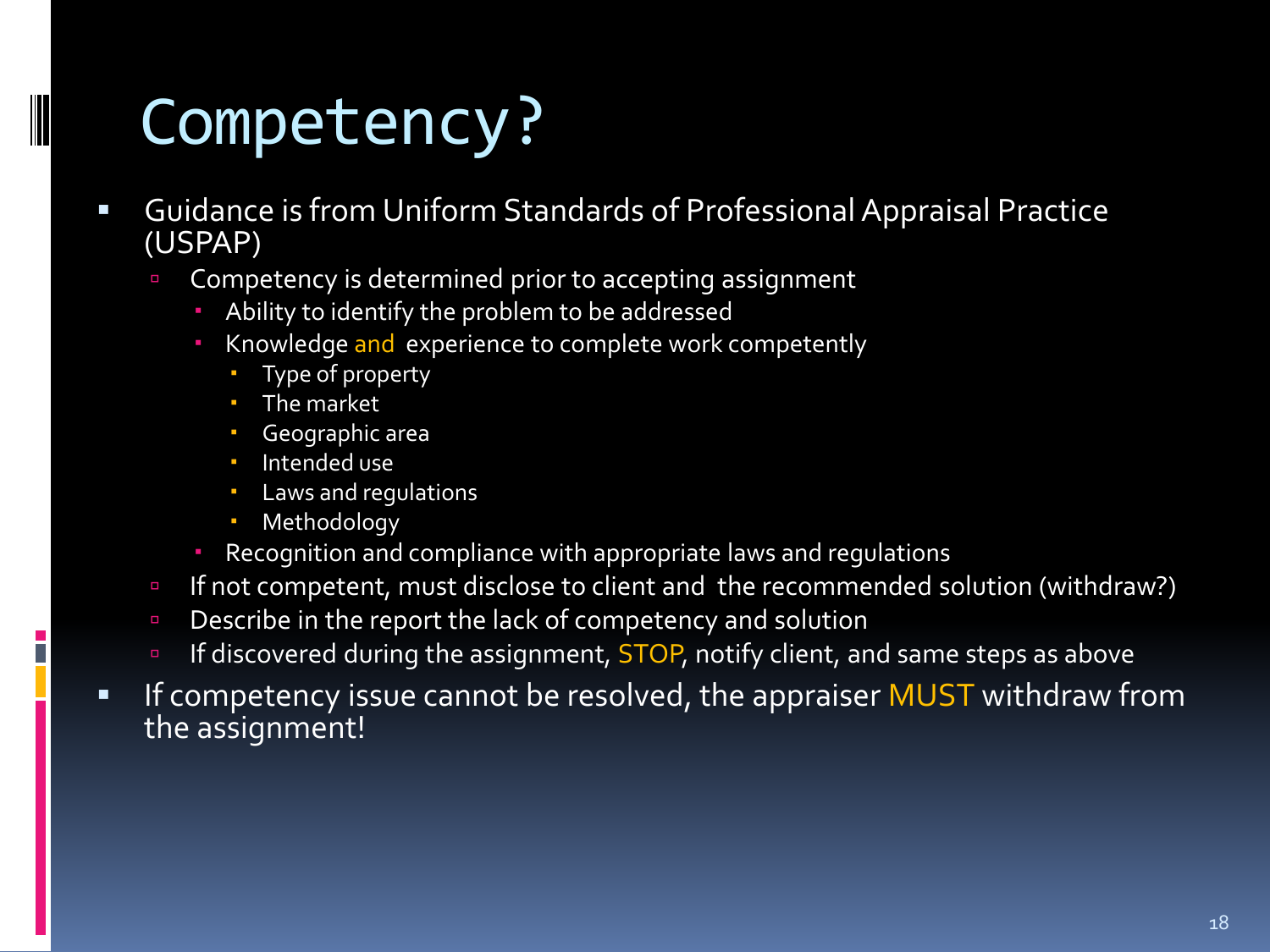# Scope of Work

- **Exery easement issue must be viewed as unique**
- **Market Analysis, Absorption and Highest and Best Use analysis is** critical
- Architects and/or Engineers may be a necessary consultation
- **Encumbered sale research is necessary, but may not lead to beneficial** data
- Automatic shortcuts or fixed formulas are not acceptable analysis tools
- Sufficient time must be spent with the client to fully understand the problem
- Scope of work includes understanding of intended users, intended use, and what guidelines, code, regulation and rules apply
- **Data requirements, methodology used, form and format should all be** identified and noted as a part of the scope of work statement. Scope of work is the "blueprint" of the assignment.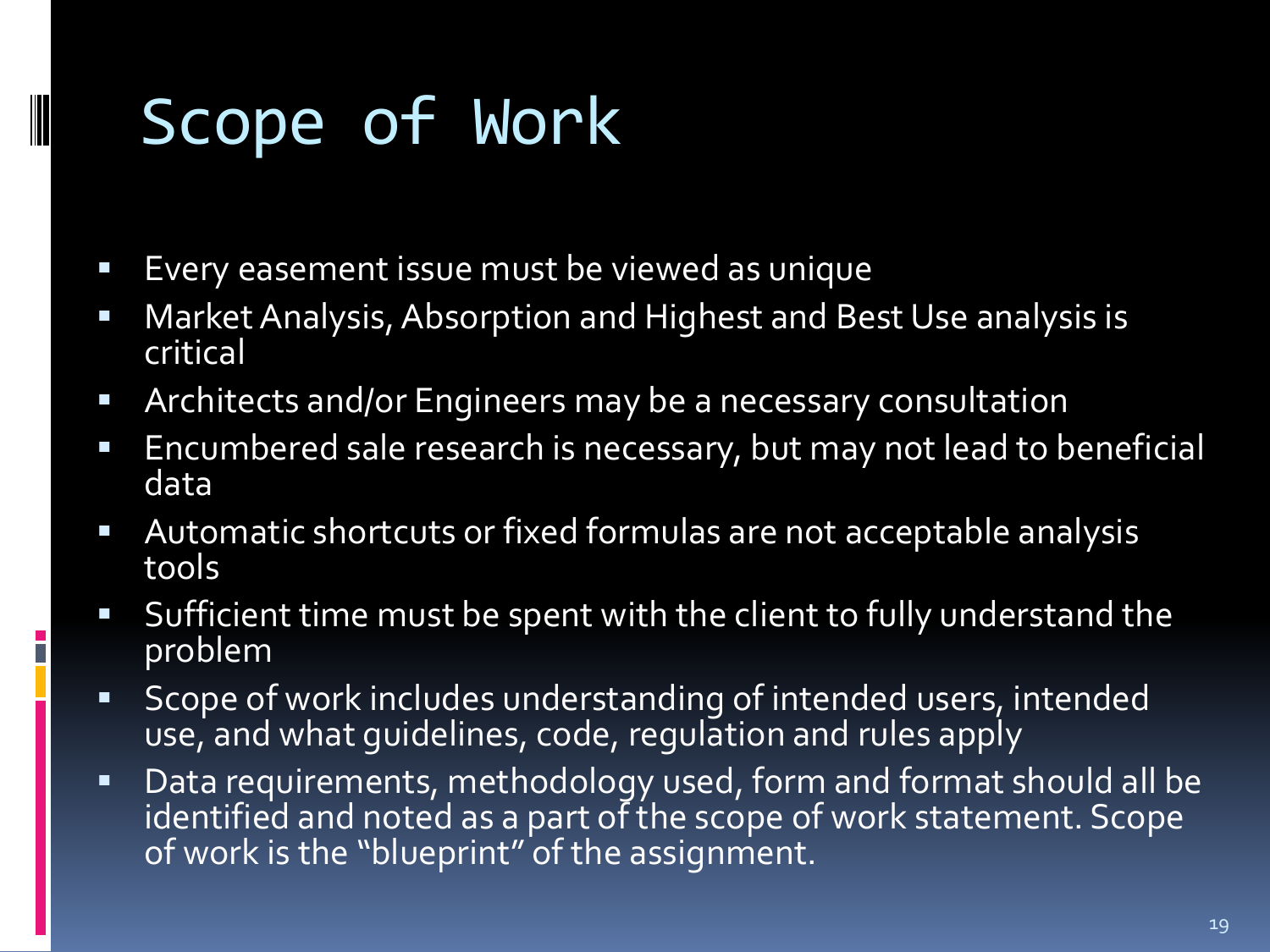# Qualified Appraisal?

### Required Inclusions

- Description of the property
- Description of physical condition of the property
- Date of charitable donation
- **Terms of agreements between donor and donee**
- **Appraiser's name, address, TIN, and employer**
- Summary of appraiser's qualifications
- Statement that appraisal was done for tax purposes
- Date of appraisal report
- Conclusion of Fair Market Value
- Method of valuation used
- $\blacksquare$  Description of fee arrangement no contingent fees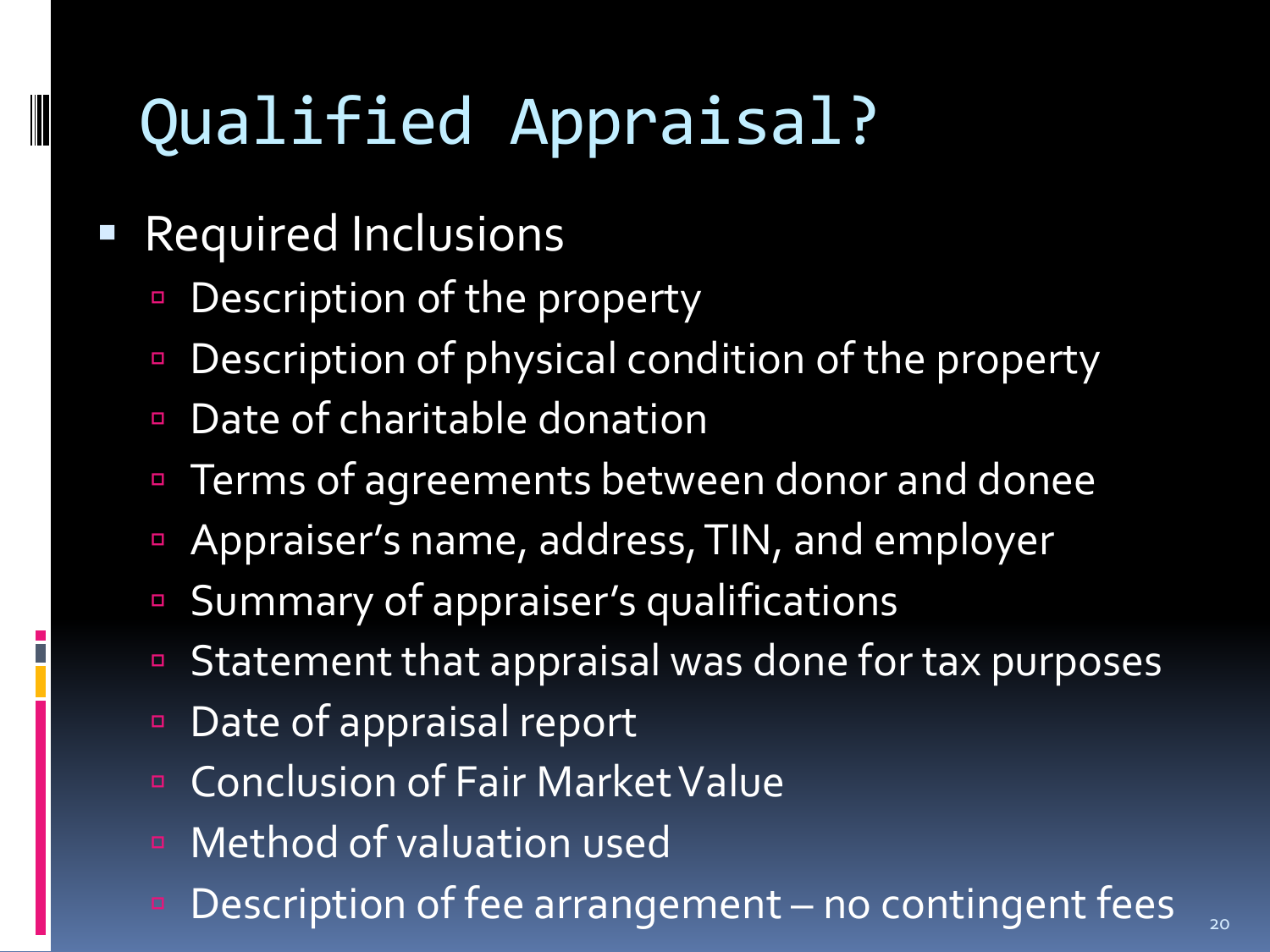# Qualified Appraisal?

### **Timing Issues**

- No earlier than 60 days prior to easement donation
- No later than taxpayer filing date for the year donation made
- Retrospective appraisal effective date is the date of donation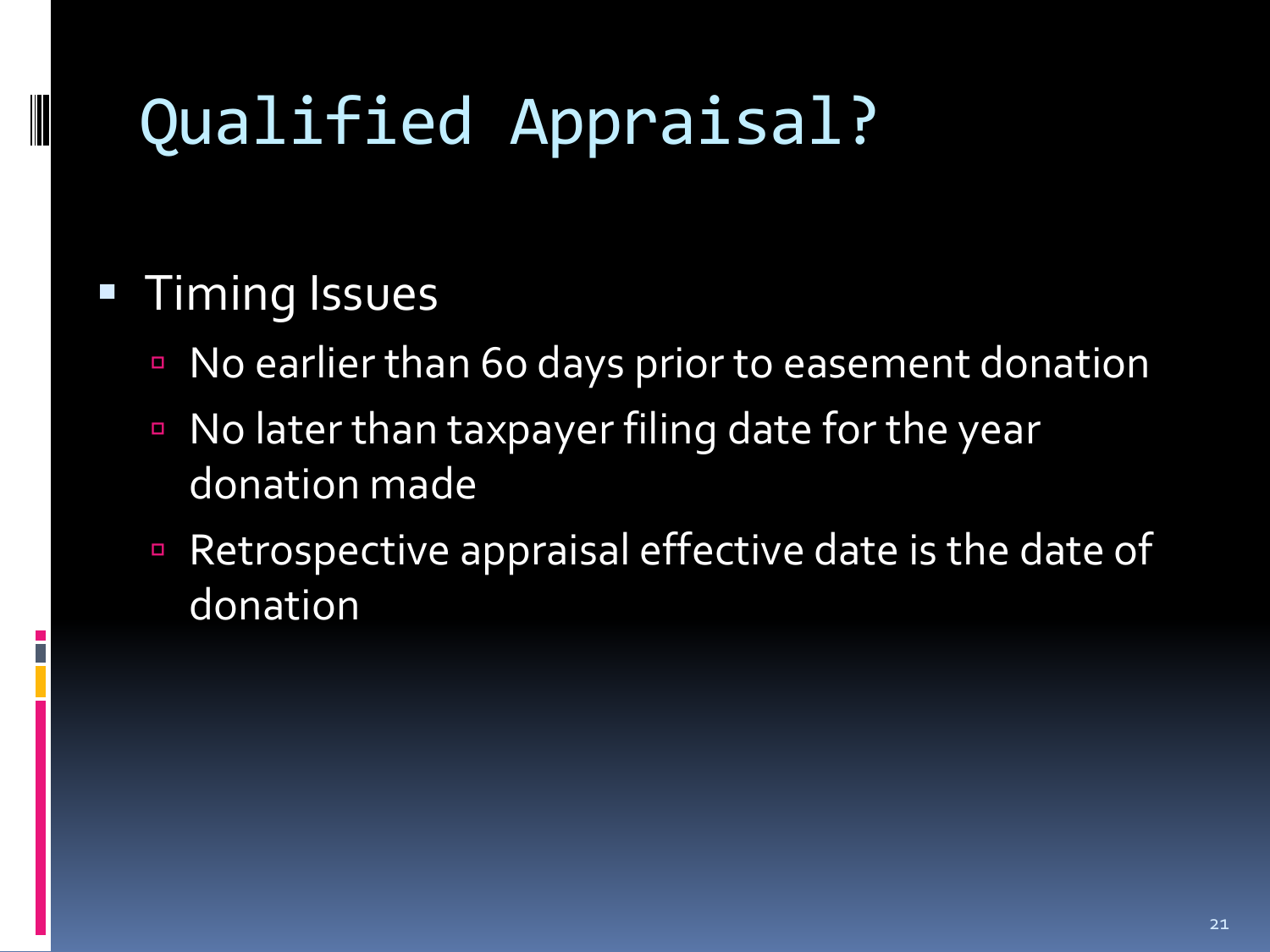### The 8283 and Added Certification

- Required when easement value exceeds \$5,000
- **Must include the appraised value of the easement**
- **Must be signed by the appraiser**
- **The added certification:** 
	- "Furthermore, I understand that the false or fraudulent overstatement of the property value as described in the qualified appraisal or this Form 8283 may subject me to the penalty under section 6701 (a) (aiding and abetting the understatement of tax liability). In addition, I understand that a substantial or gross valuation misstatement resulting from the appraisal of the value of the property that I know, or reasonably should know, would be used in connection with a return or claim for refund, may subject me to the penalty under section 6695A. I affirm that I have not been barred from presenting evidence or testimony by the Office of Professional Responsibility."
- **The appraisal must be attached to the return and include** all exterior photographs and describe all development restrictions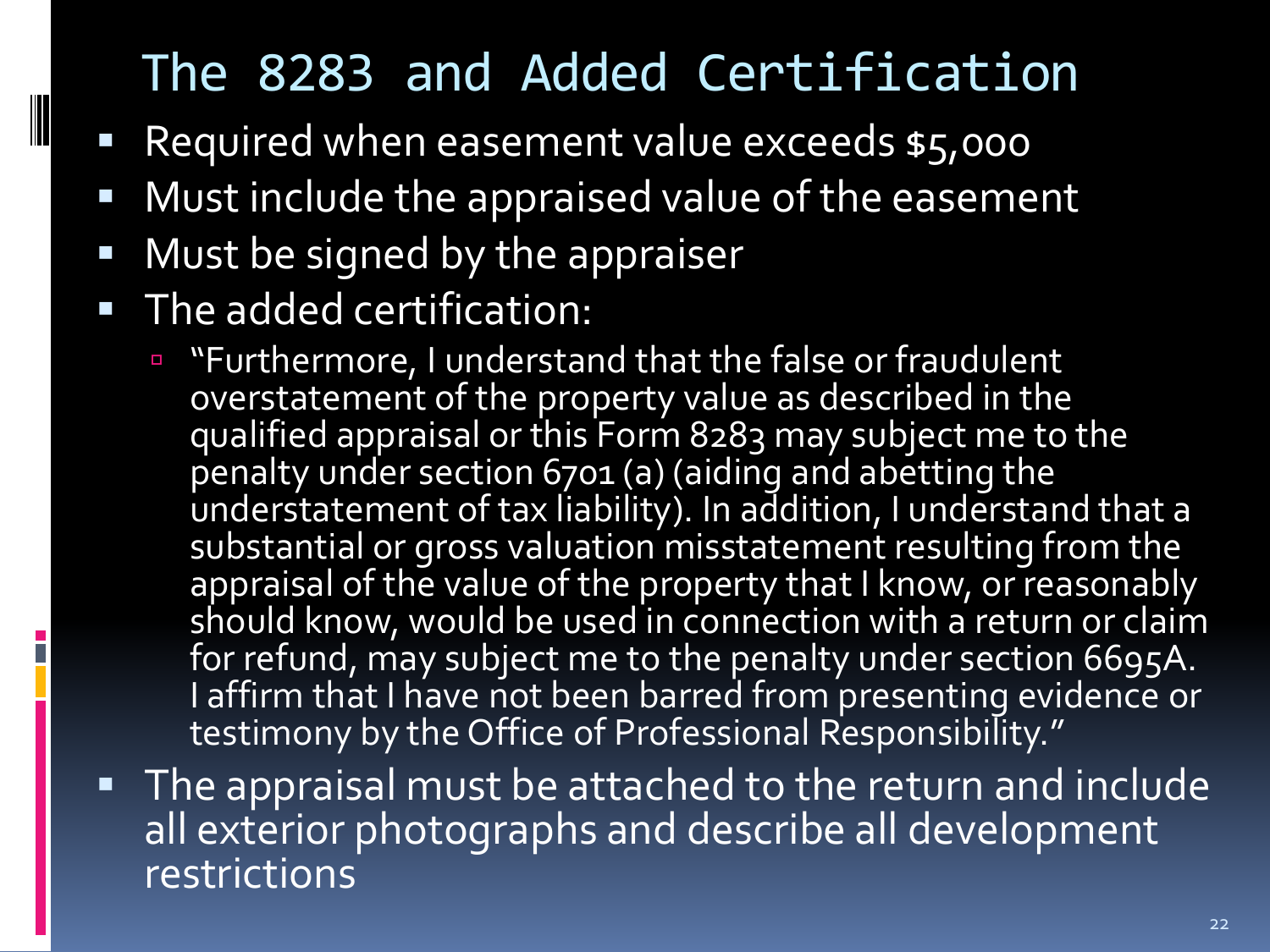### OK, from the baby gallery!

BEEN HERE, DONE THIS?!

Are we there yet? Are we there yet? How many minutes? Drum, drum, drum . . .

Are we there yet? Can we stop? How much longer? Drum, drum, drum. . .

Jeeze, you said just another few minutes! I could eat the wheels off a Buick!





### Oh, this is looking better!

Now, this is the **TICKET!!!!!!!!!!!!!!!** 



*Yup (cowboy talk), it's time for grub!!!*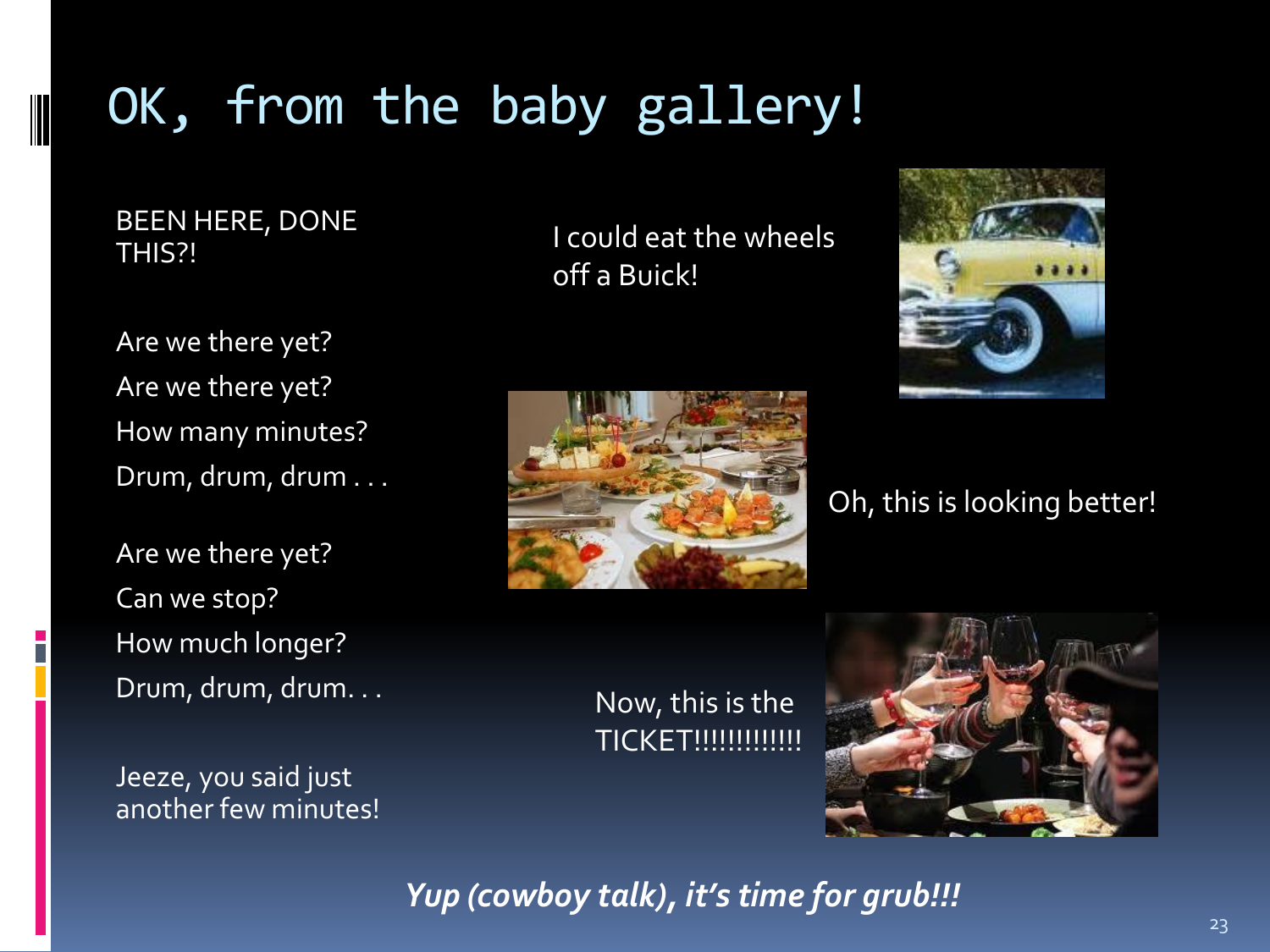### Easement Valuation Regulation

### Regulation  $1.170A - 14(h)(3)(i)$

- If there is a substantial record of sales of easements comparable to the donated easement . . . the fair market value of the donated easement is based on the sales prices of such comparable easements.
	- Direct sales comparison of easement sales
- If no substantial record of market place sales is available .. . the fair market value of a perpetual conservation restriction is equal to the difference between the fair market value of the property it encumbers before the granting of the restriction and the fair market value of the encumbered property after the granting of the restriction
	- Direct sales comparison of unencumbered properties for the before value, direct sales comparison of easement encumbered properties for the after value
	- Percent diminution is generally a derivative of this approach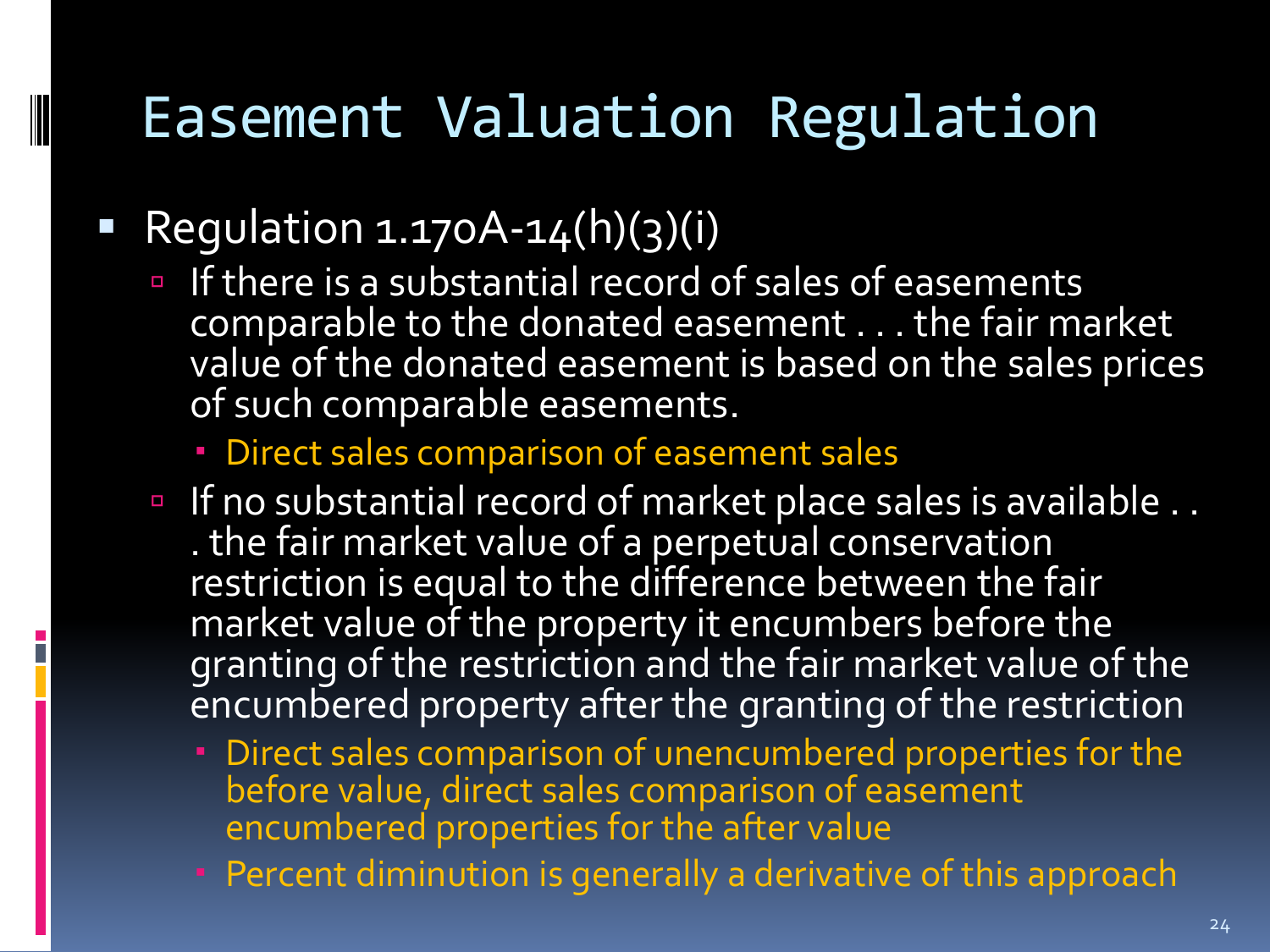### Easement Valuation Regulation

Regulation  $1.170A - 14(h)(3)(i)$ 

- The amount of the deduction in the case of a charitable contribution of a perpetual conservation restriction covering a portion of the contiguous property owned by a donor and the donor's family . . . is the difference between the fair market value of the entire contiguous parcel of property before and after the granting of the restriction.
	- For a partial encumbrance, this approach is a must!
	- Analysis of the larger parcel (contiguous family owned parcel) before and after
- **Enhancement may require separate appraisal analyses** and conclusions.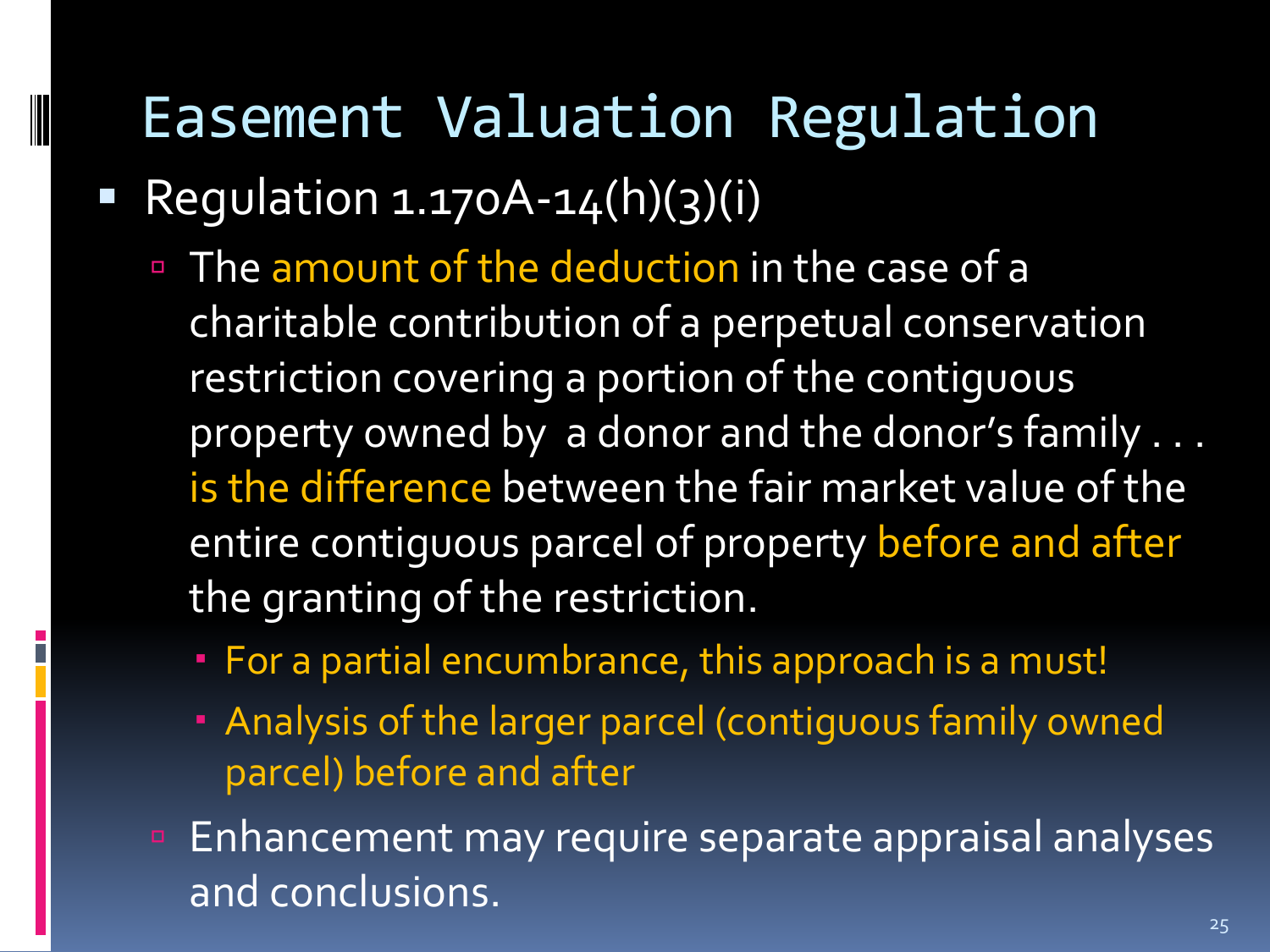### Highest and Best Use Analysis

Regulation  $1.170A - 14(h)(3)(ii)$ 

- If before and after valuation is used, the fair market value of the property before contribution of the conservation restriction must take into account not only the current use of the property but also an objective assessment of how immediate or remote the likelihood is that the property, absent the restriction, would in fact be developed
- This is analysis of the Market, Absorption, and Highest and Best Use.
	- A conclusion can only be supported with full financial analysis (return of and on investment) for all physically possible, legally permissible, financially feasible alternative uses.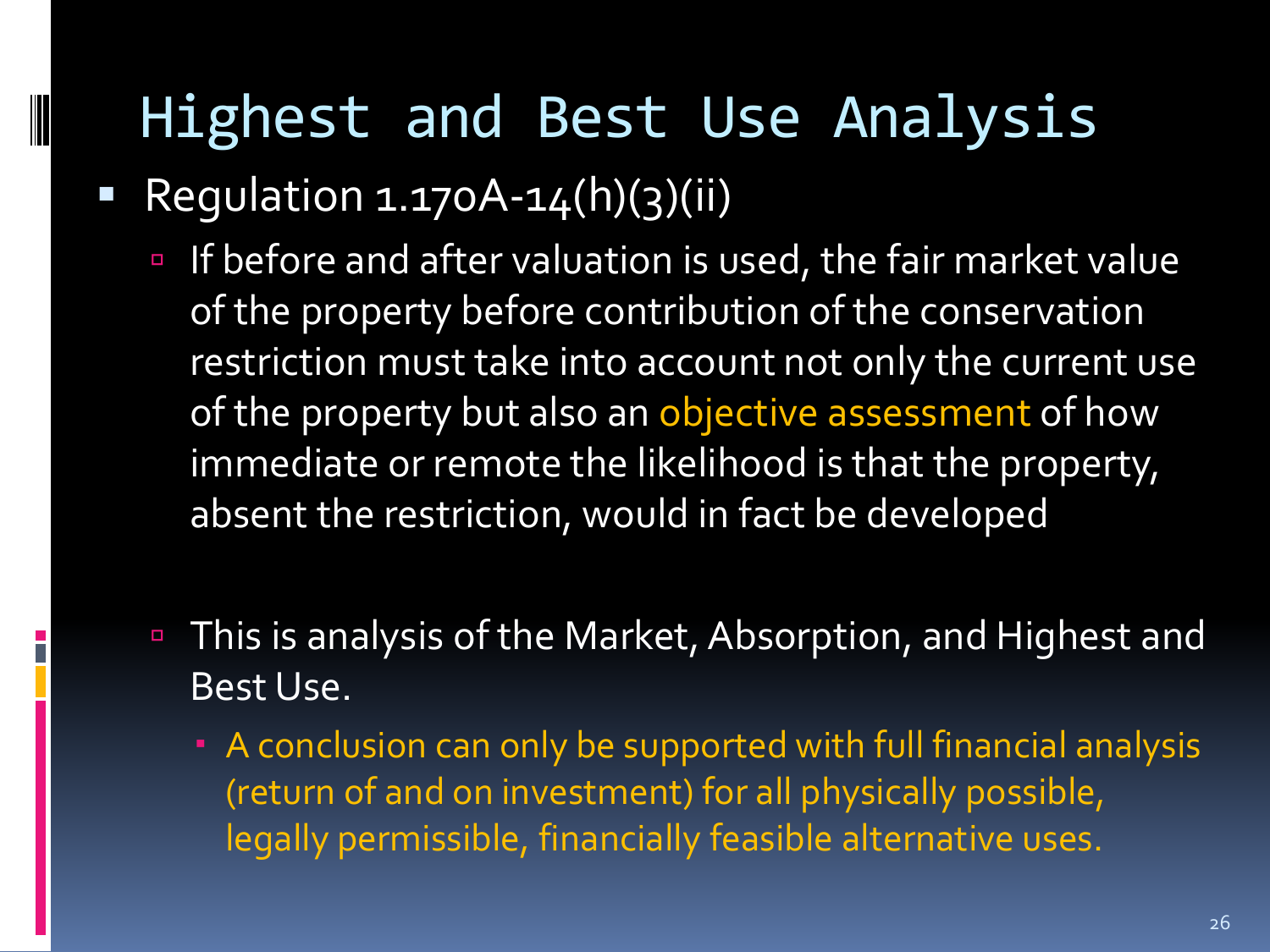### Easement Valuation Regulation

Regulation  $1.170A-14(h)(3)(ii)$ 

- In the case of a conservation restriction that allows for any development, however limited, on the property to be protected, the fair market value of the property after contribution of the restriction must take into account the effect of the development.
- In the case of a conservation easement such as an easement on a certified historic structure, the fair market value of the property after contribution of the restriction must take into account the amount of access permitted by the terms of the easement.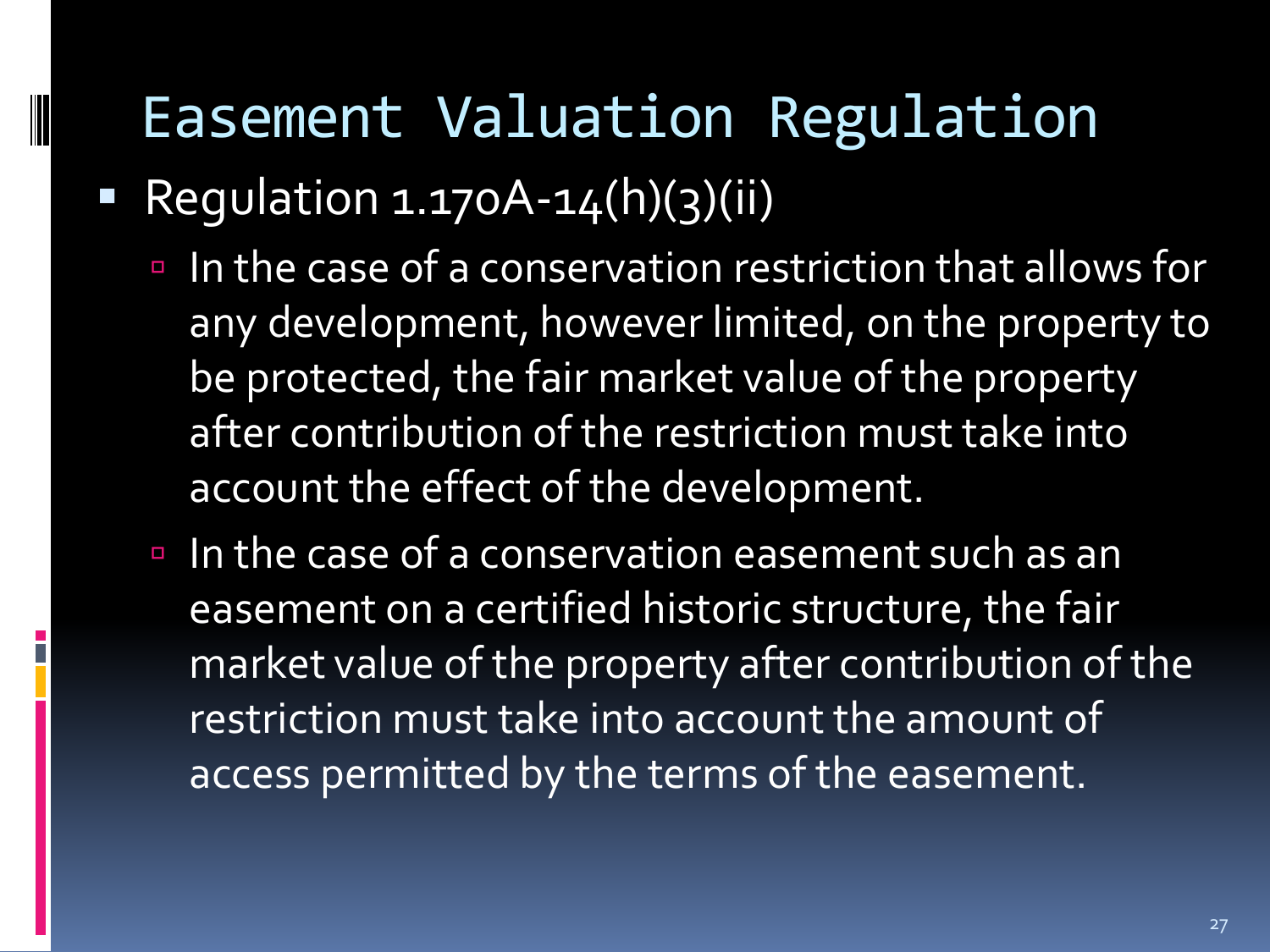## Valuation Specific Issues

### **Before Valuation After Valuation**

- Existing historic preservation regulations that already affect value
- Differences between National Register and state or local restrictions
- **Highest and best use** alternatives within historic restrictions before easement

- **E** Limited "comparable" properties with similar easement restrictions
- **Necessity to fully** understand added easement restrictions
- Assessment of risk associated with preservation easement ownership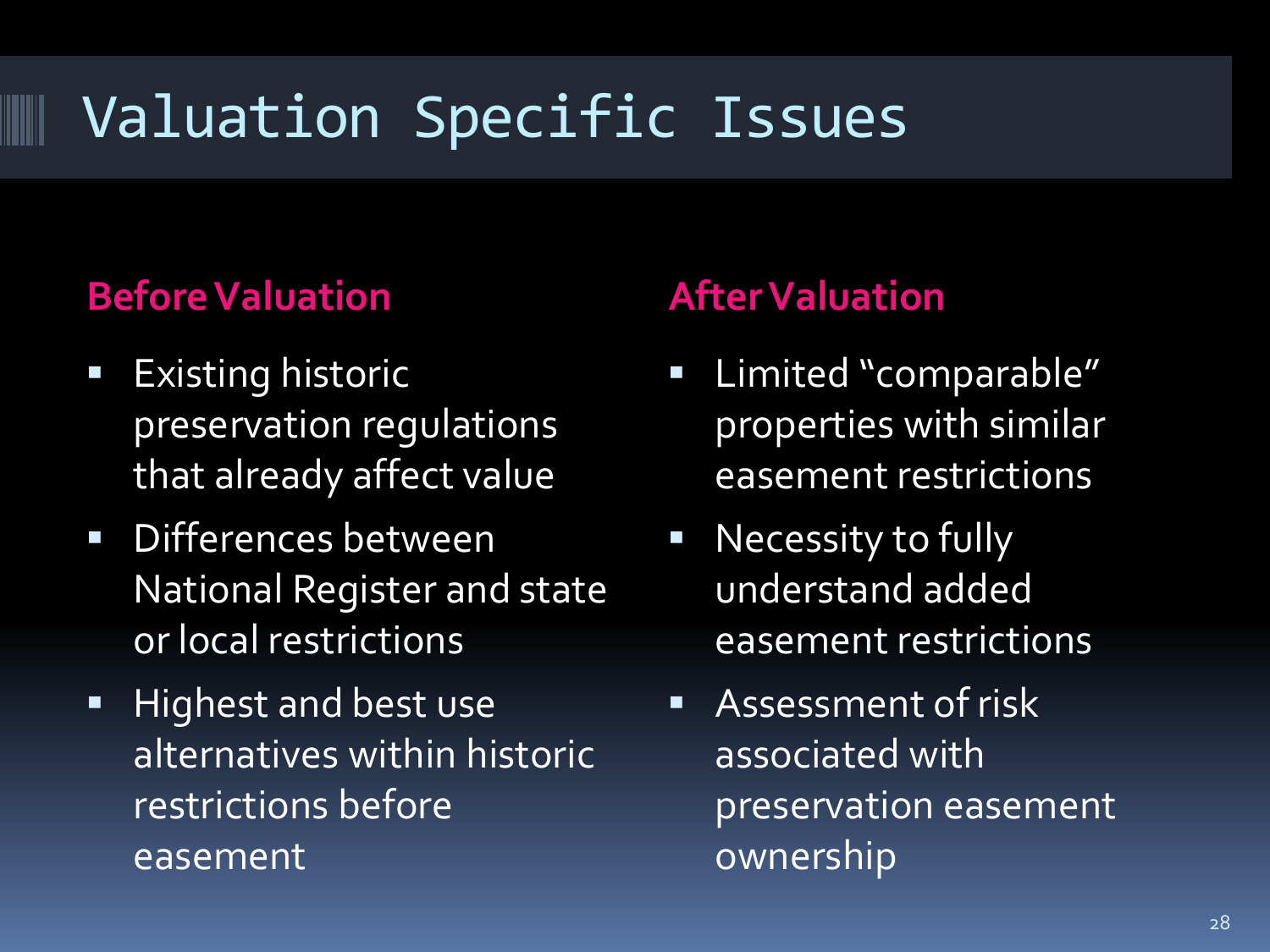# Procedural Steps, Eating the Elephant a Bite at a Time!

- Get, read and understand the easement document, preferably the final recorded copy
- **If** Is the donee a valid entity?

- **Purpose of the easement valid?**
- **If Identify protected features of the property**
- **IDENTIFY UNTER** description activities
- **I Identify restricted or eliminated activities**
- **Assess review and enforcement procedures**
- Assess the strength of "perpetuity"
- **•** Verify mortgage subordination
- **Review baseline documentation**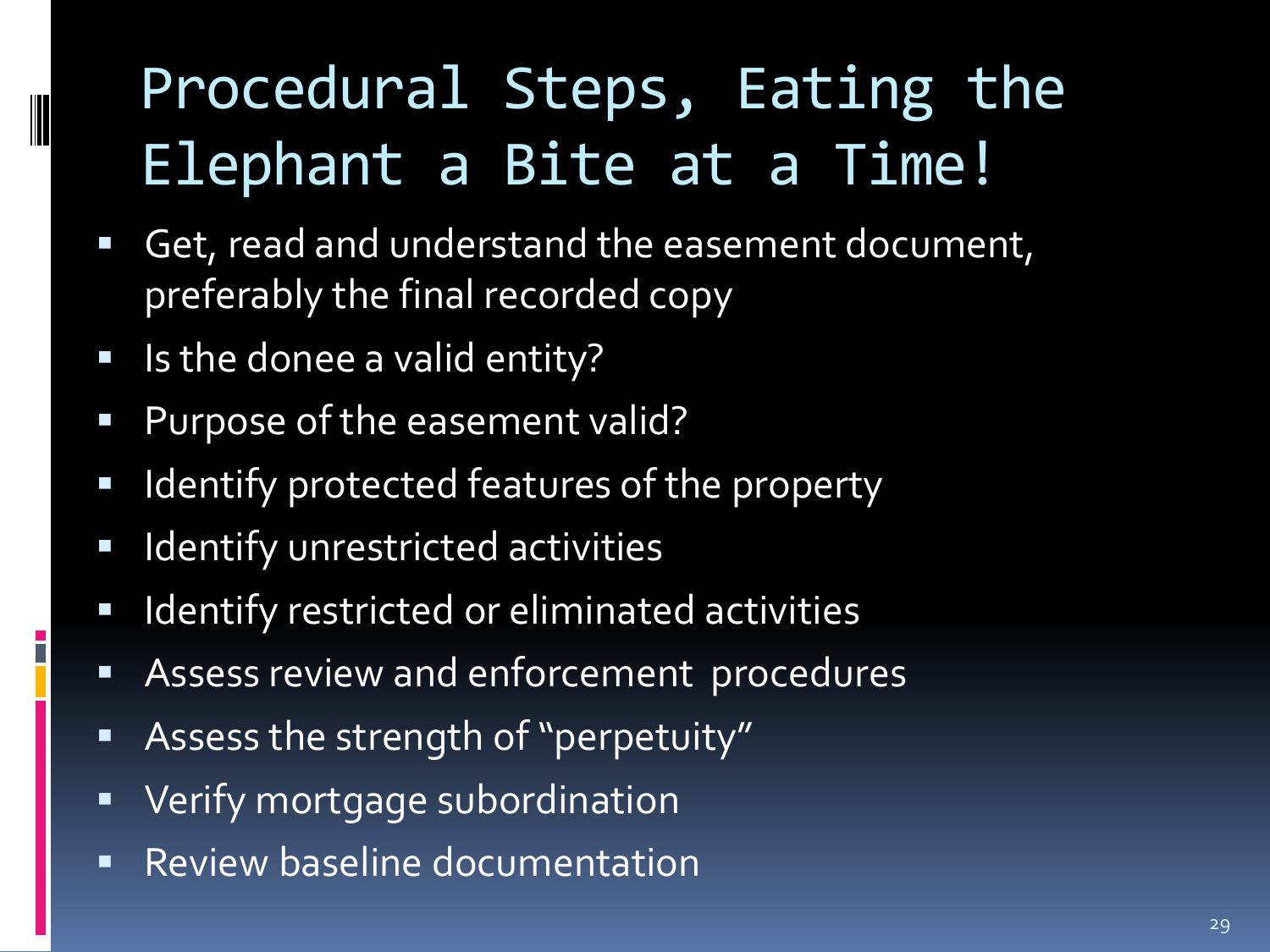### Assess the Easement Holder

- **Strong enough to monitor and enforce the terms of** the easement? Assess the track record of the donee organization
	- **Historic performance may have a direct tie to market** acceptance and value or value impact after encumbrance
- Financial strength of organization?

- Volume of easements in the portfolio?
- Dedicated easement endowment program?
- How is the endowment fund used?
- **How large is the staff to monitor, maintain, and** enforce easement restrictions?
- **What is the interface process to the public?**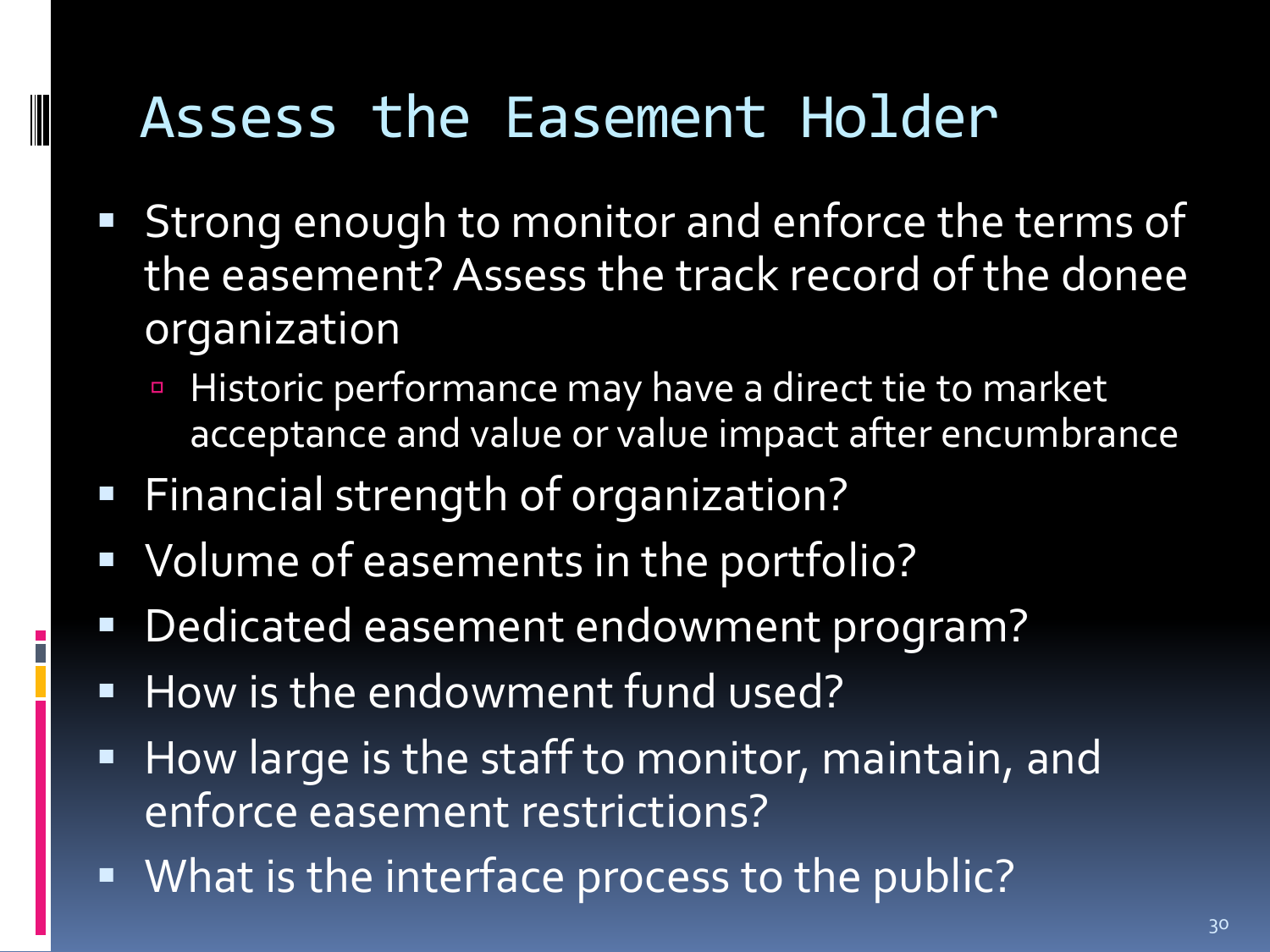# Highest and Best Use Analysis

- Highest and best use is the fundamental building block of value
- **Highest and best use cannot be analyzed until market** analysis and absorption studies are complete
- **Unlike most conservation easements, historic** preservation easements have improvements in place that must be analyzed
- Highest and best use is always a financial analysis
	- Phase one tests for which of the five land uses is appropriate
	- Phase two tests for the ideal improvement
	- Indentifies interim uses and projection of changes over time
- **Highest and best use studies must include as vacant and** as improved analysis in both, the before and after easement condition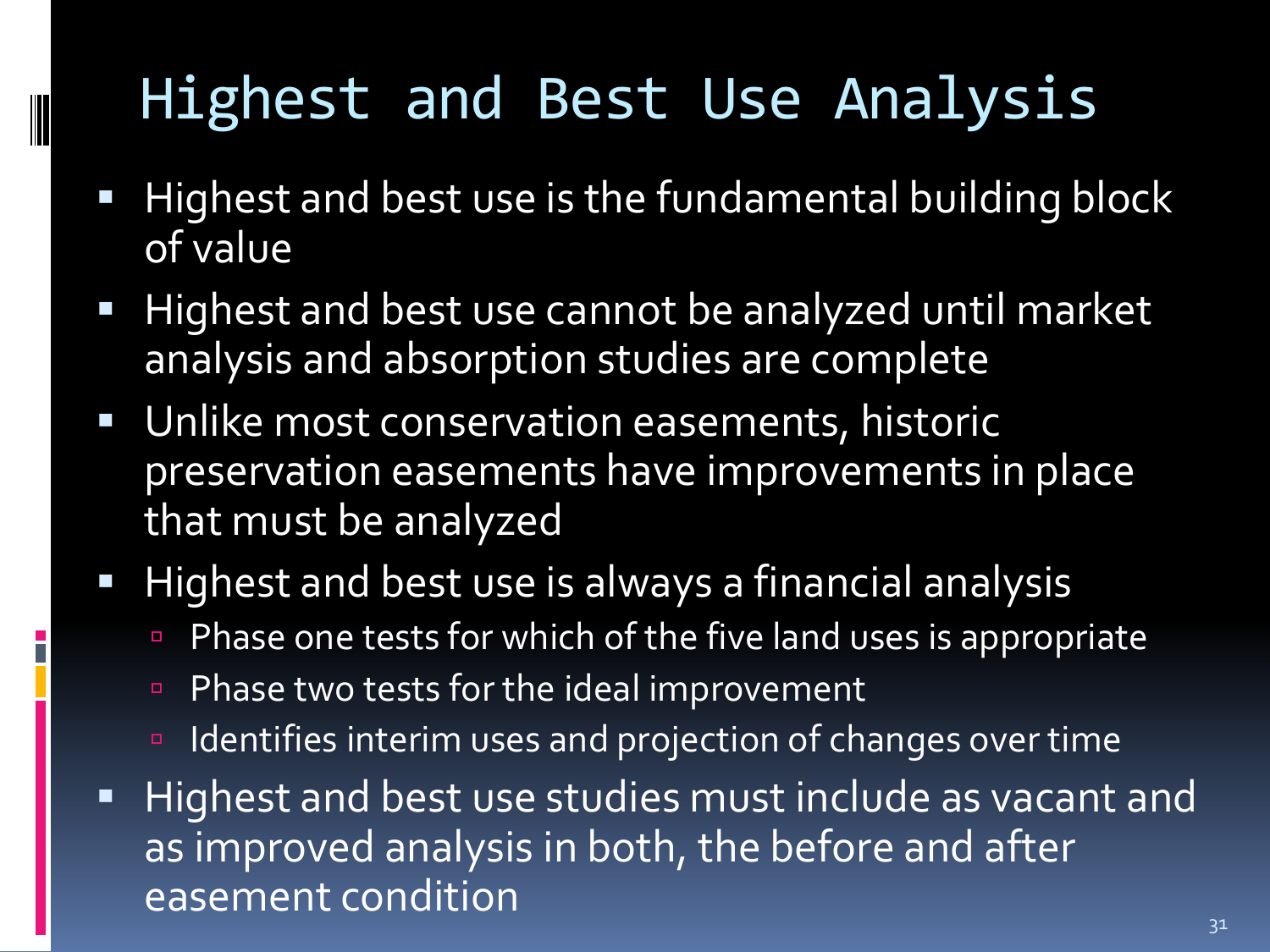### HBU – As Vacant Before Easement

- **The four tests are the constant, the results will vary from** case to case, and period to period. Always market driven.
	- **Example 1** Legally permissible
		- What does current zoning allow (size, type, density)?
		- Can zoning be changed at what cost and time?
		- Assemblage, TDR's possible?
	- Physically possible
		- Of what is or could be legal, what can physically be accommodated (set backs, parking, height, shade or sunshine planes, etc.)
	- **Example Financially feasible** 
		- Of the uses that are legal and physically possible, which are financially feasible (any use generating value in excess of the land as if vacant is financially feasible)
	- Maximally productive for vacant land or dozer bait
		- **Which of the financially feasible uses that remain generates the** greatest return to the land (not necessarily the highest total value)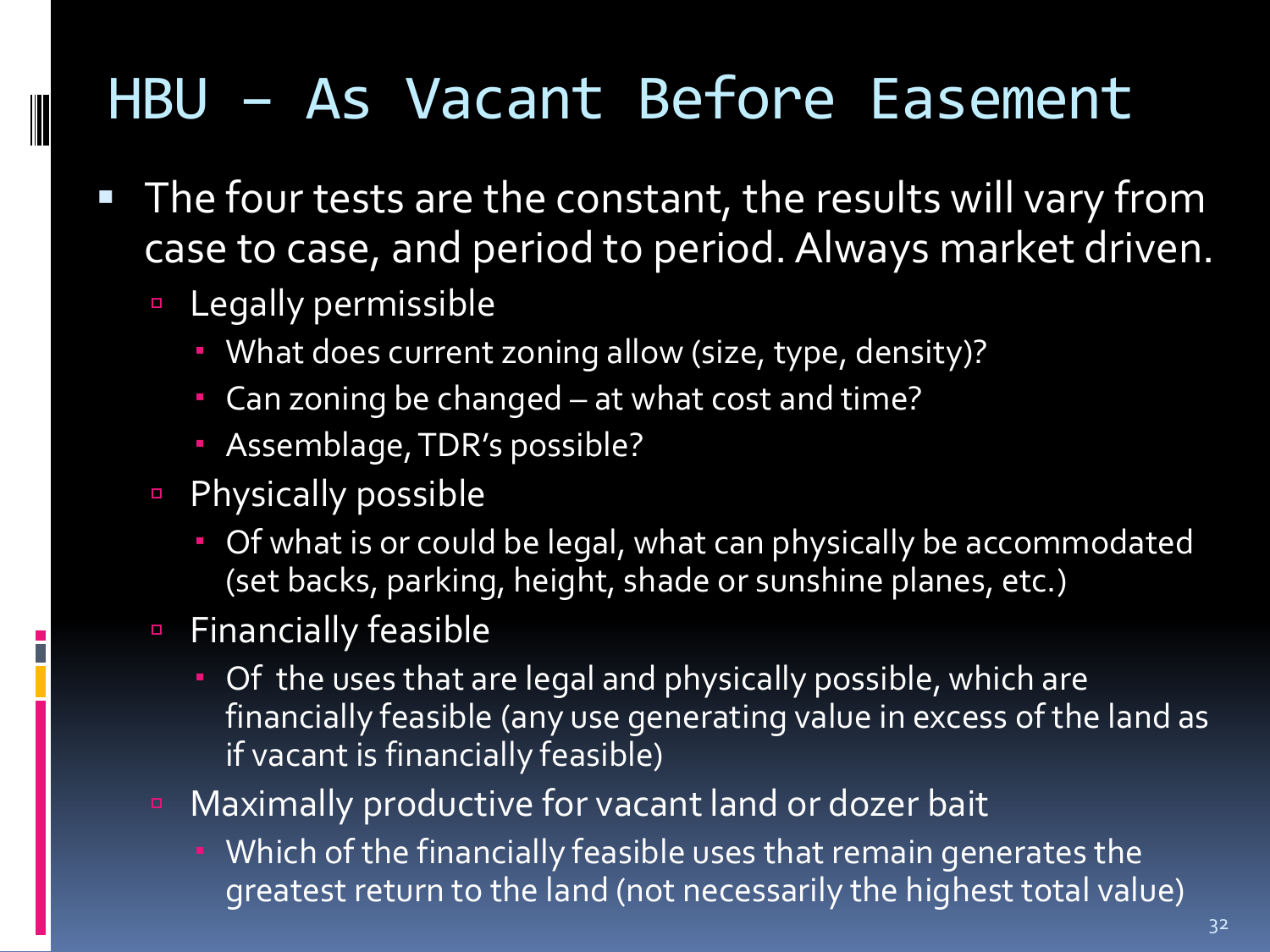## HBU – As Improved Before Easement

- The four tests are the constant, the results will vary from case to case, and time to time. Always market driven.
	- **Legally permissible**

- What does current zoning allow (size, type, use, density)?
- Can zoning be changed at what cost and time?
- Assemblage, TDR's possible?
- **Physically possible** 
	- **Of what is or could be legal, what can physically be accommodated** (expandable, rehab constraints, building code conditions)
- **Example Financially feasible** 
	- Of the uses that are legal and physically possible, which are financially feasible (any use generating value in excess of the land as if vacant after renovation [if necessary] is financially feasible)
- **E** Maximally productive as improved
	- **•** Which of the financially feasible uses that remain generates the greatest return to the land (after renovation or change if required)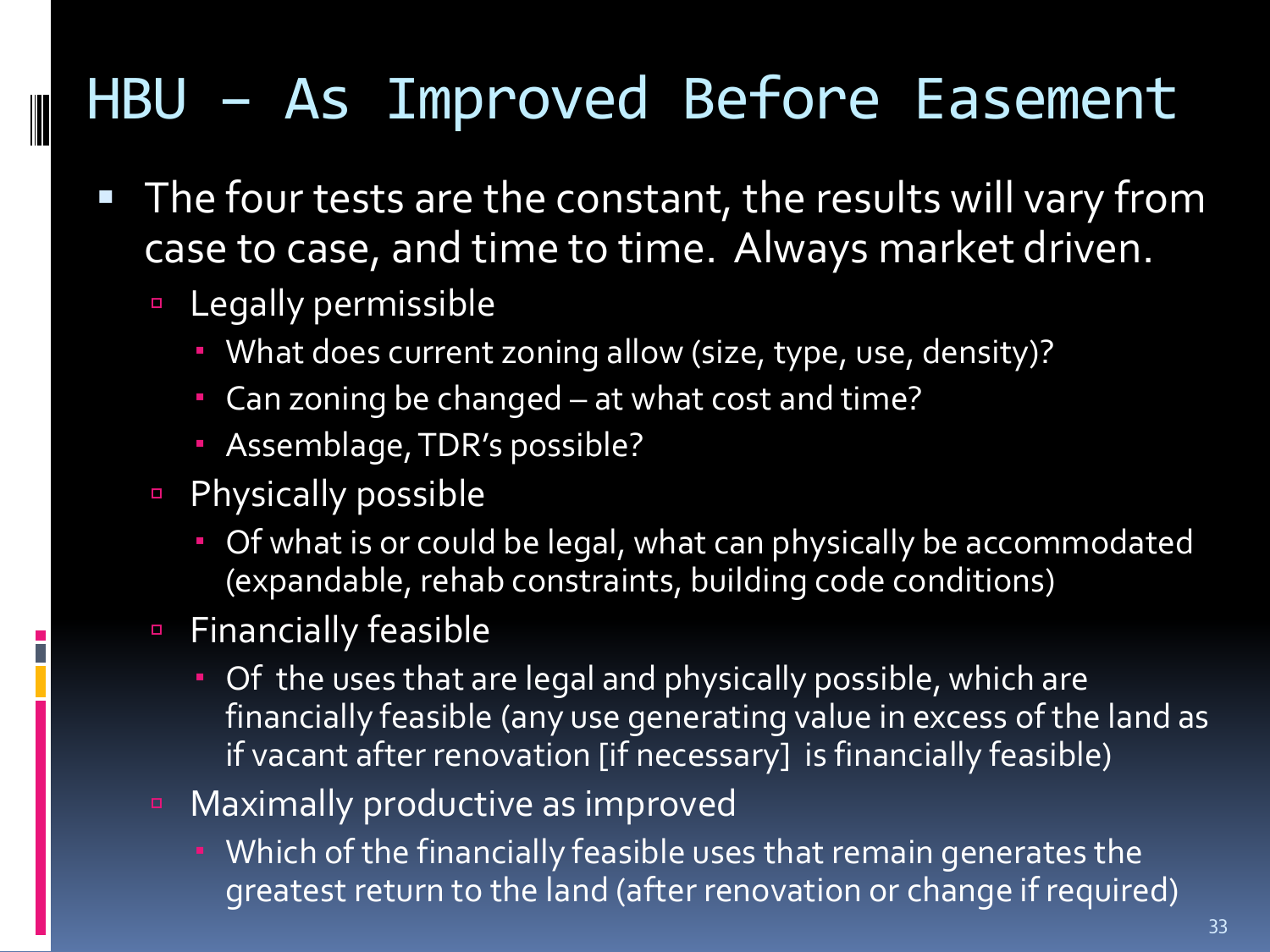### HBU – After the Easement

- The four tests are the same and applied to the land as if vacant and as improved
- Must now consider constraints of the preservation easement
	- **E** Limitation on use
	- Limitation on size, vertical and horizontal additions and cost
	- **Limitation on alteration and cost to change**
	- Limitation on subdivision
	- Impact on TDR's if present
	- Maintenance requirements and associated cost
- If the improvements continue to add value, then determine if the use is interim subject to change, when, and at what cost within the easement limitations
- **If not interim, do the current improvements remain as-is,** need renovation, or alteration within the easement limitations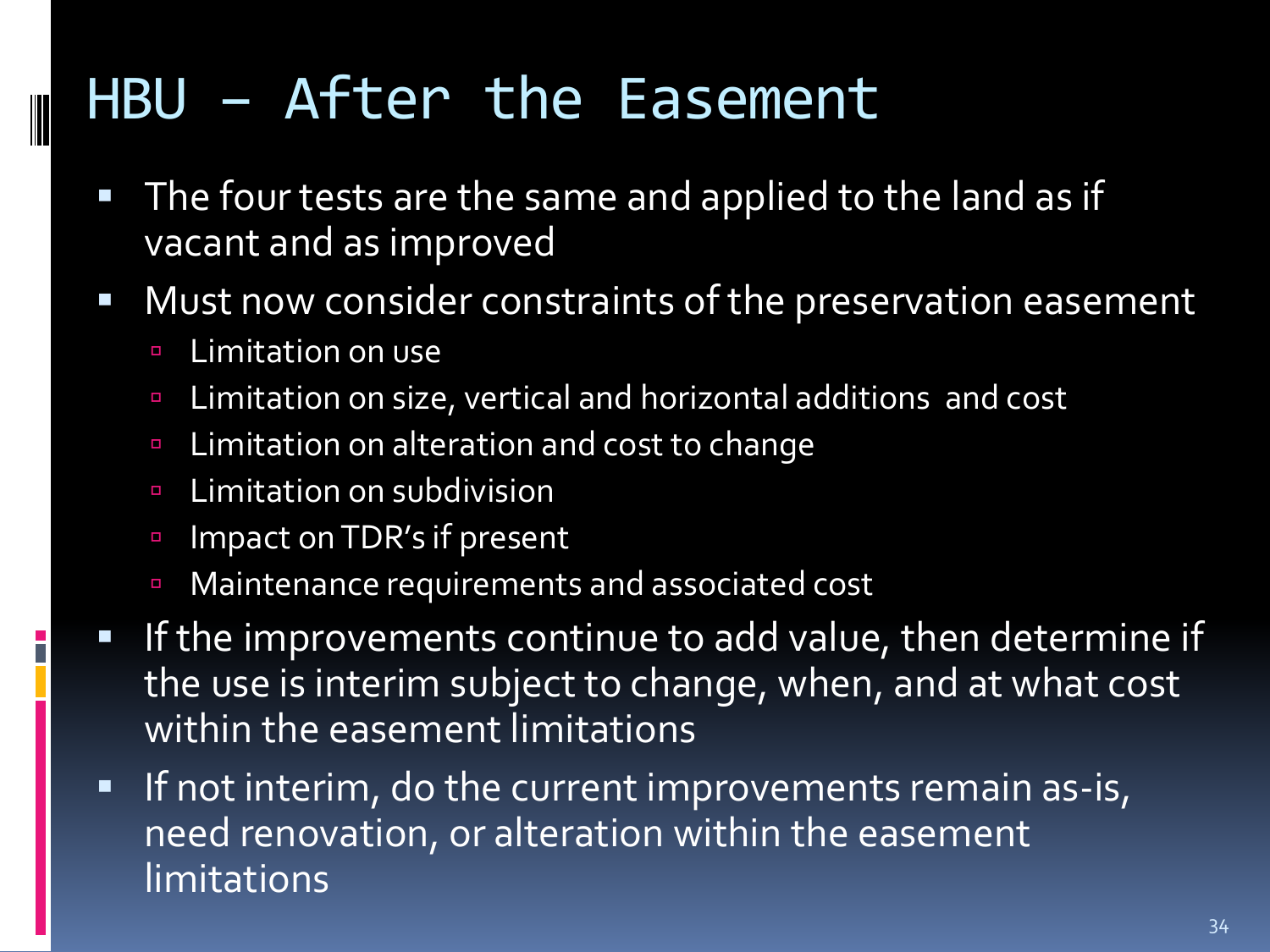### HBU as Comparative Approach

- **A** Select legal uses
- **B** Select legal physical uses
- C Measure value of potential uses
- D Determine which has the highest residual land value

### **Before Easement Restrictions After Easement Restrictions**

- **E** Select legal uses
- **F** Select legal physical uses
- G Measure value of potential uses
- **H** Determine which has the highest residual land value

*In some cases, D minus H may just be the value of the easement*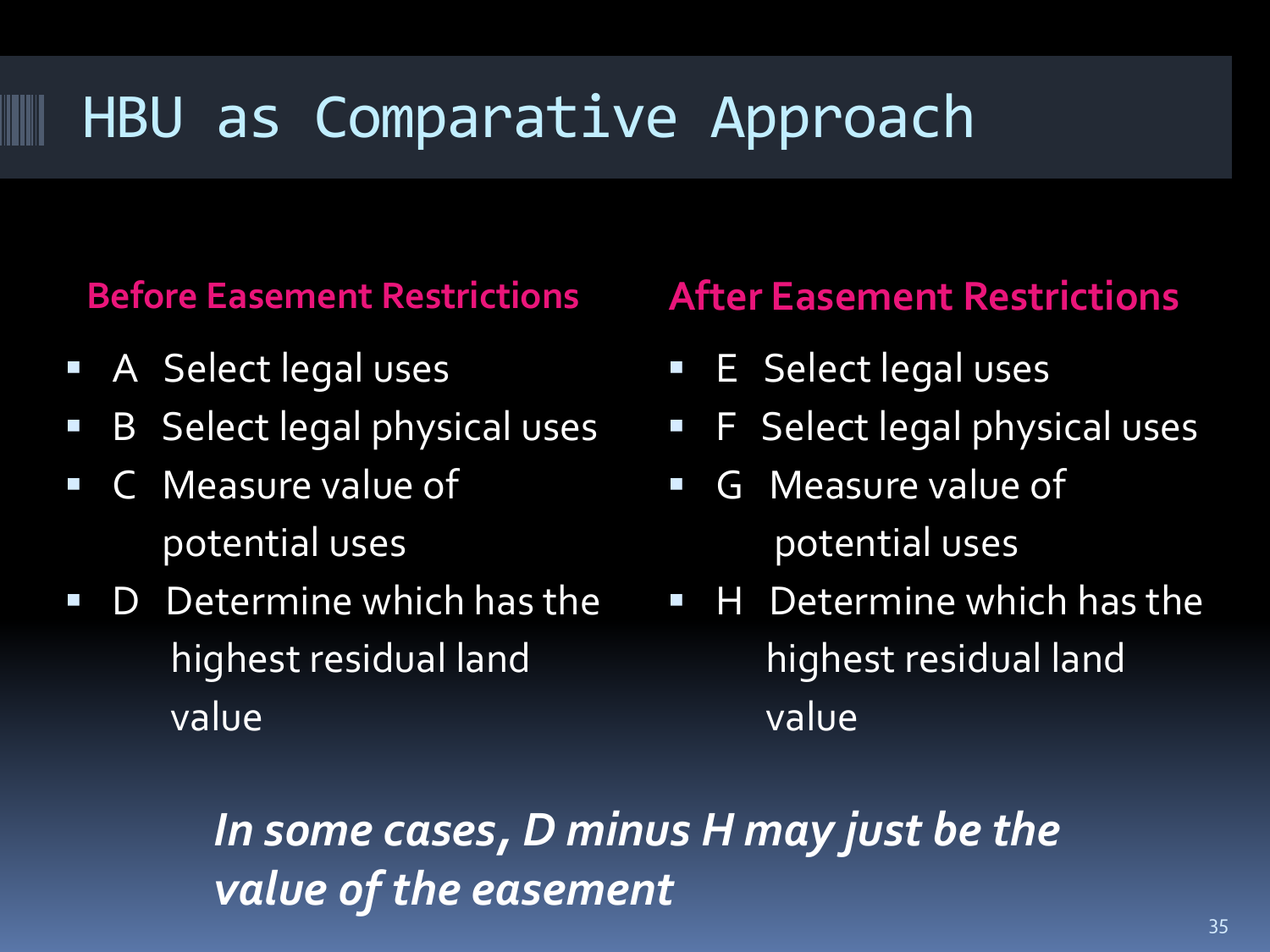### Sales Comparison Approach

- Dependent on the availability of historic easement sales
	- Very limited in volume and analysis of easement specific differences is crucial
	- **E** Most markets will have few if any confirmable transactions
- Dependent on the availability of historic easement encumbered property sales
	- Very limited in volume and analysis of easement specific differences is crucial
	- **E** Most markets will have few if any confirmable transactions
- *The stark reality, scarcity of data may limit the reliability or eliminate the approach entirely!*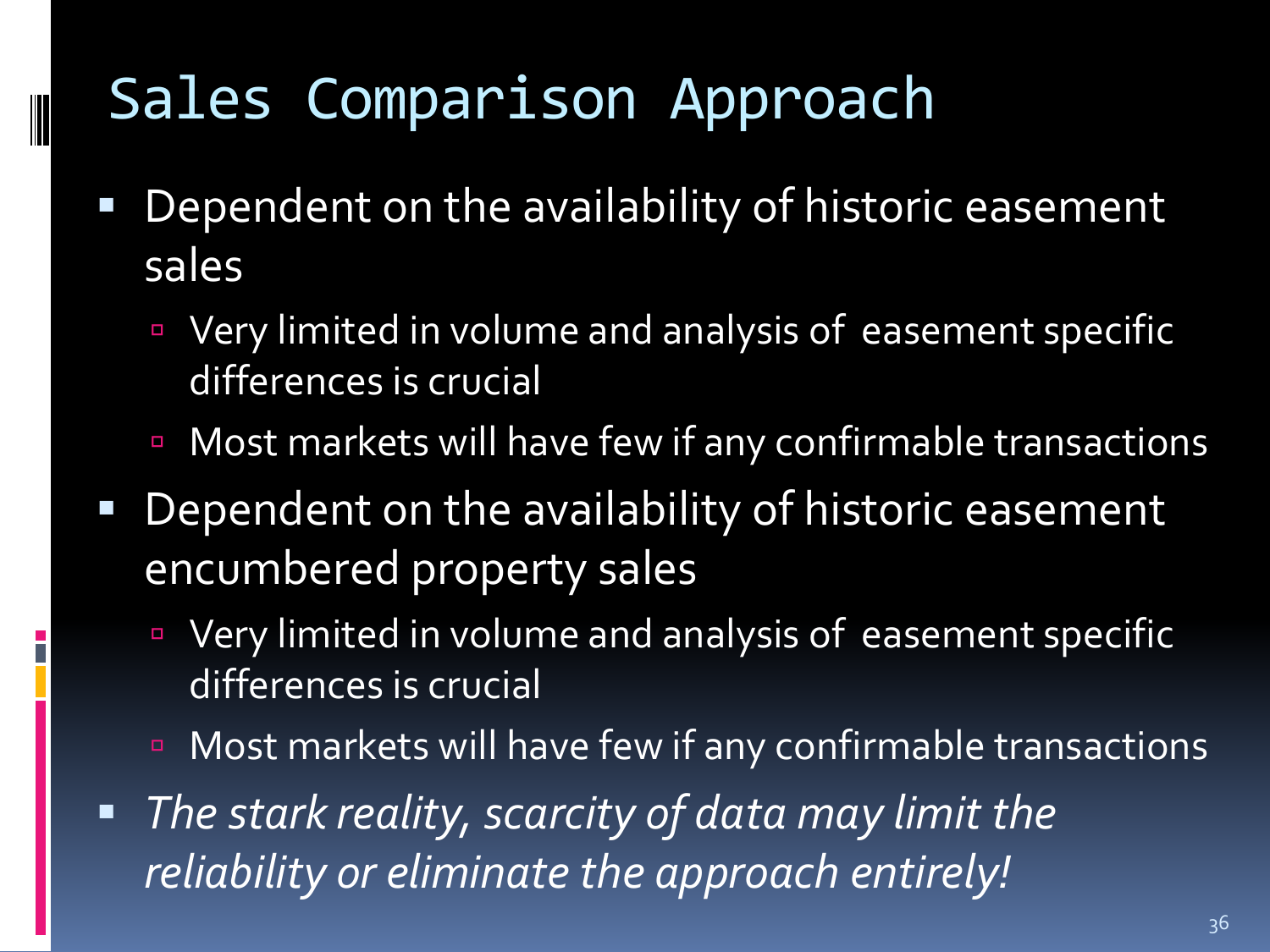## Cost Approach

- **When sales data is extremely limited for sales comparison analysis,** alternative methods must be considered
- Accrued depreciation will remain the single hardest element to analyze and measure
- Depreciation must be appropriately separated into physical deterioration, functional obsolescence and external obsolescence
- Focuses the land value analysis to reflect imposed impacts from the easement
	- Expansion limitations
	- **E** Subdivision limitations
- **FIM** Focuses the improvement value analysis to reflect imposed impacts from the easement
	- Residual external obsolescence
	- Residual functional obsolescence
- The approach may be completed as an element of the highest and best use analysis (scope of work and format issue)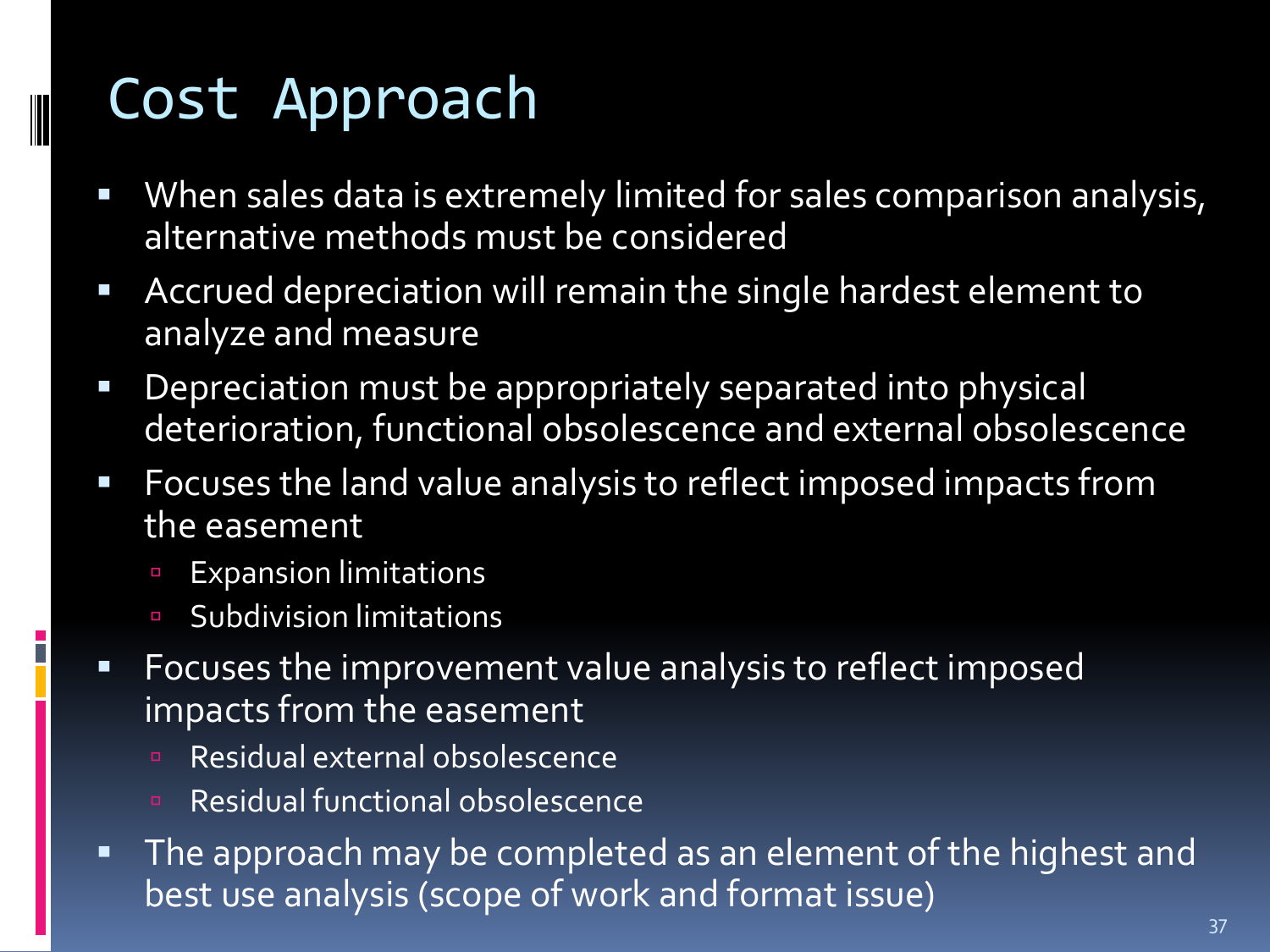### Cost Approach Special Considerations

- Remember and watch for violations of the Principle of Consistent Use!
	- The value of the land at one use cannot be added to the value of the improvements for a different use
	- Would rarely be an issue, but easement analysis certainly opens the door
	- The existing improvement value can only be added to the residual value of the land in the as improved condition
- Depreciation analysis is always an issue of judgment
	- **Even the tables require analysis and decision of what is appropriate**
	- **Economic Age life is generally too broad and inclusive to be** meaningful
	- **EXOM** Modified Economic Age life is still a broad based inclusive method
	- **Break Down Depreciation is likely the only viable solution in most** cases
- Don't forget Total economic life = effective age plus remaining economic life, therefor all forms of depreciation are combined! 38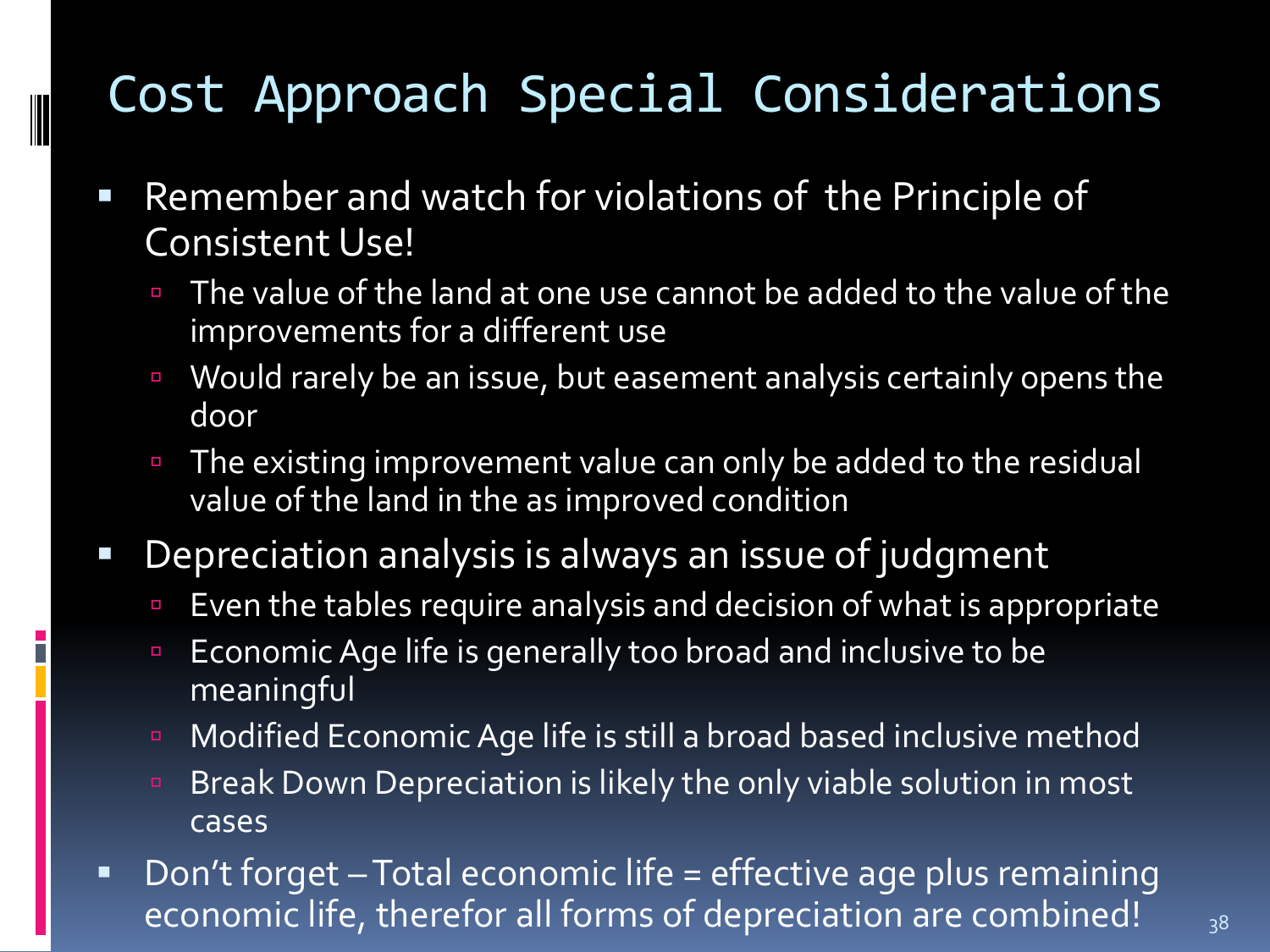### Income Approach

- **IF In cases of limited sales data the income methods** may be the reliable choices. Must always reflect market trends relative to income and rates of return (capitalization and yield).
- **Primarily based on the Principle of Anticipation** adjusted to reflect Present Value
- Can be used to measure the value before and after the easement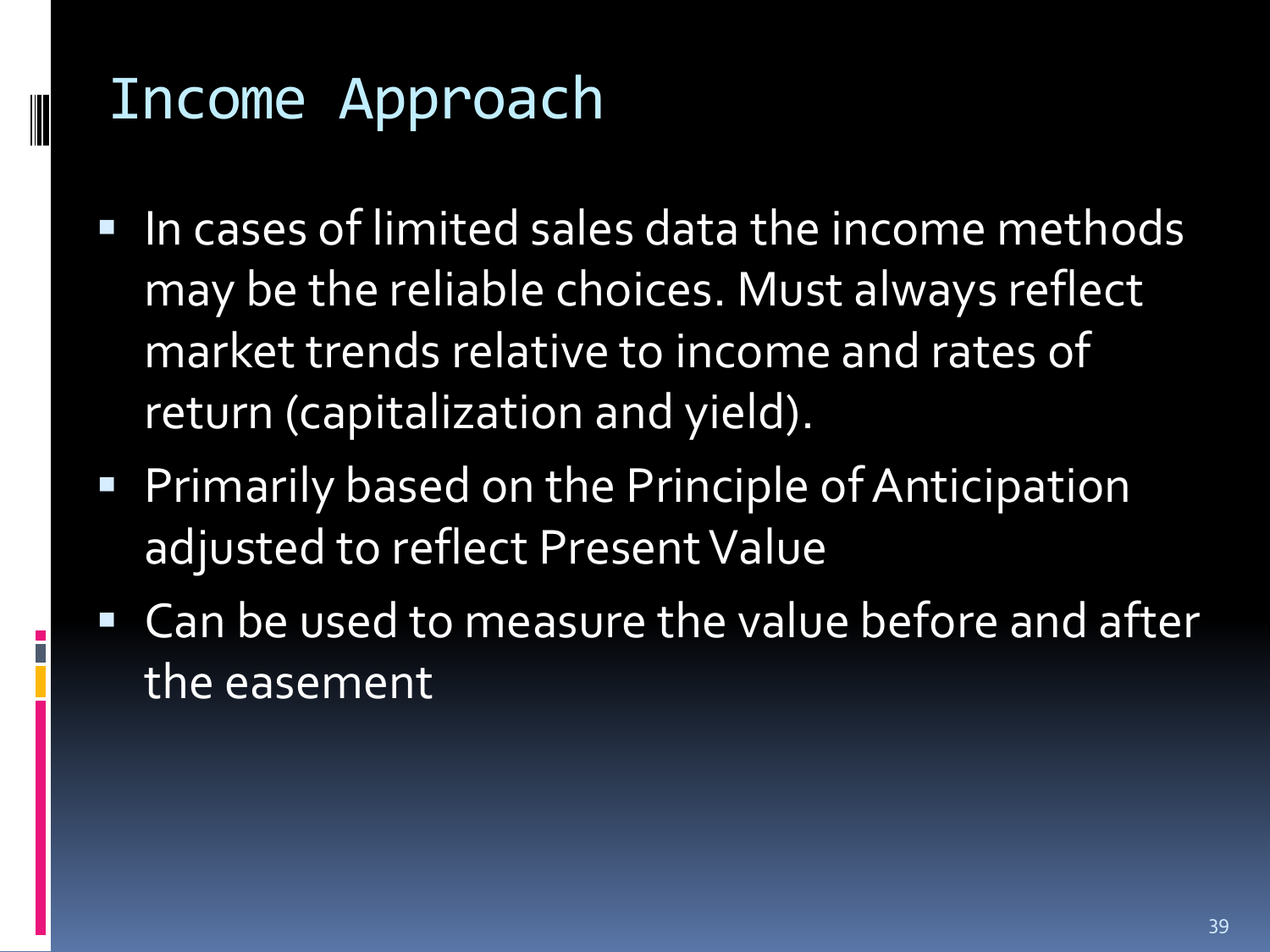### Income Approach

- **Must include sufficient information and support to show how** the impact of the preservation easement is affecting the income approach units and elements of comparison
	- **E** Market rent
	- Vacancy or Occupancy and stabilized levels
		- **If not at stabilized occupancy, why not, cost and time to get there must** be considered
	- **Miscellaneous income and appropriate consideration (before or after** vacancy)
	- **Expenses and reserves for replacement**
	- **Capitalization rates**
	- Yield rates or internal rates of return relative to DCF
- Remember the challenge is Fair Market Value, therefore, unless actual rent is equal to market rent the measure is based on market rent!
- There are no Safe Harbor Rates or Discounts, no TMB's or LOF's. Must show and support!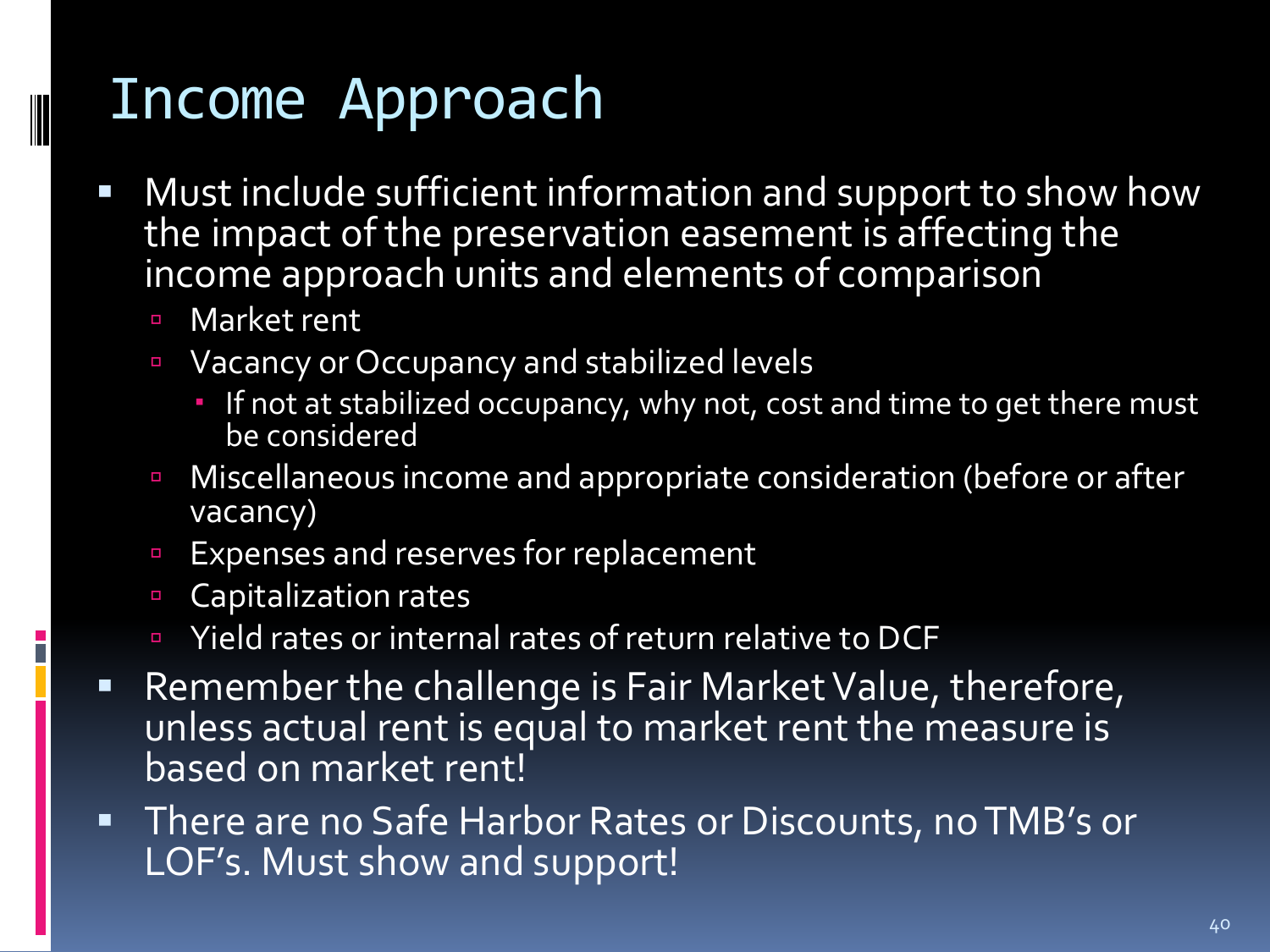### Income Approach Special Considerations

- **Historic designation may already impact income and expense** 
	- Exercise care to not double adjust income or expenses
- **Property taxes may be different with the designation and/or the** easement
- **The market may be multi-tired relative to cap or discount rates** (yield rates) relative to historic designations and/or easements
- **Expenses and reserves can be significantly impacted by imposed** maintenance or replacement expenses
- **Discounted cash flow is a viable approach when income and** expense projections are reasonably measured
	- Time value analysis is typically loaded with subjective assessment
	- Support for assumptions is critical and must be market driven
	- Discount rates MUST be reflective of the risk of acquisition, holding and renovation when appropriate
	- Internal Rate of Return (IRR) analysis is an excellent test of reasonableness [acquisition cost and reversion value must be supportable]
- Subdivision development method must be shown as reasonable through market analysis and highest and best use!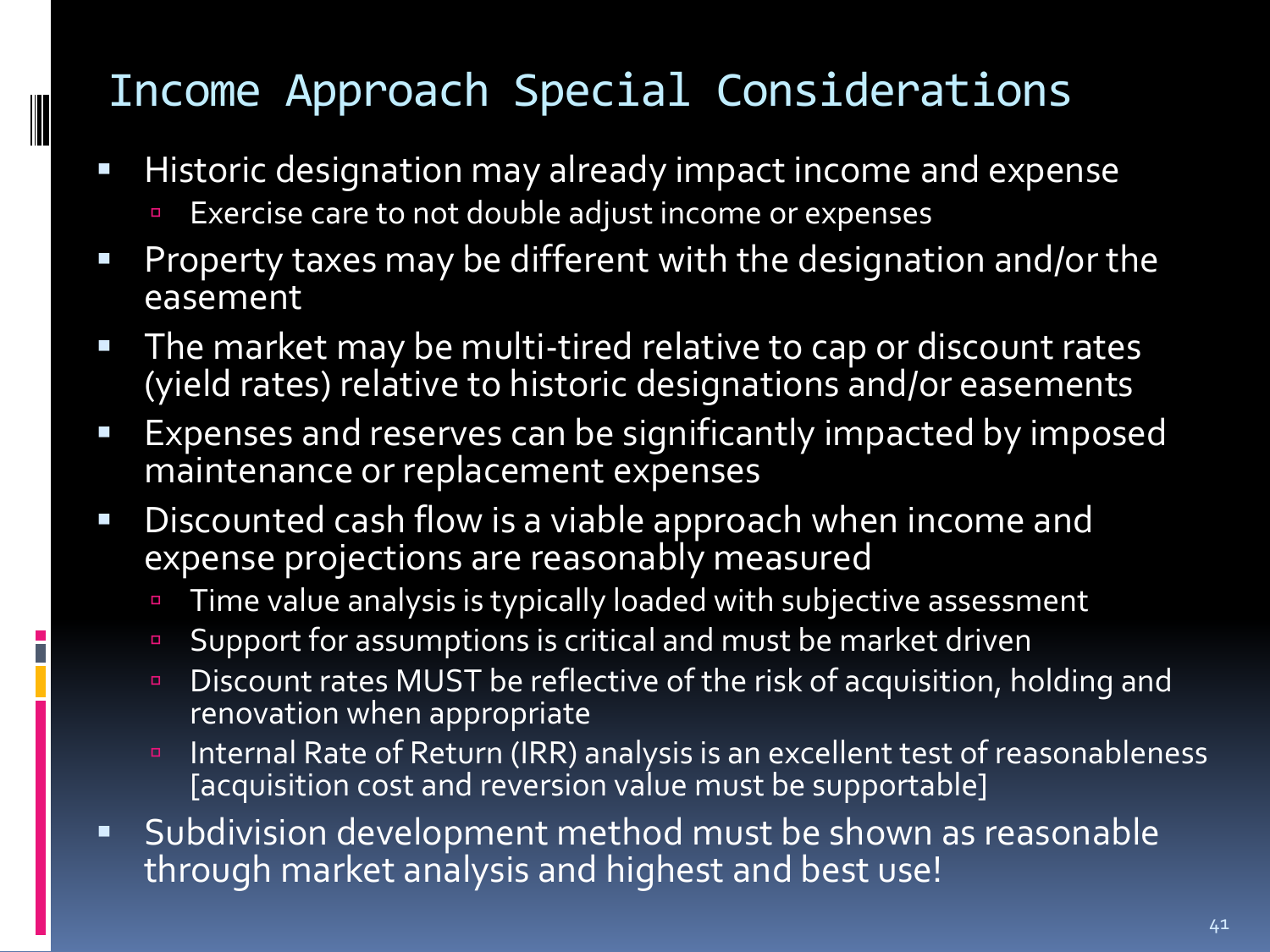## Tomorrow and Forward

- **Historic preservation easements are gaining** in popularity
- **Value added elements must be at risk or lost** for preservation easements to be of value
- **Value impacting issues are very complex and** vary widely from one easement to the next
	- Is there really comparabilty between easements and sales?
- Our task is to read, understand, and assess no differently than conservation easements